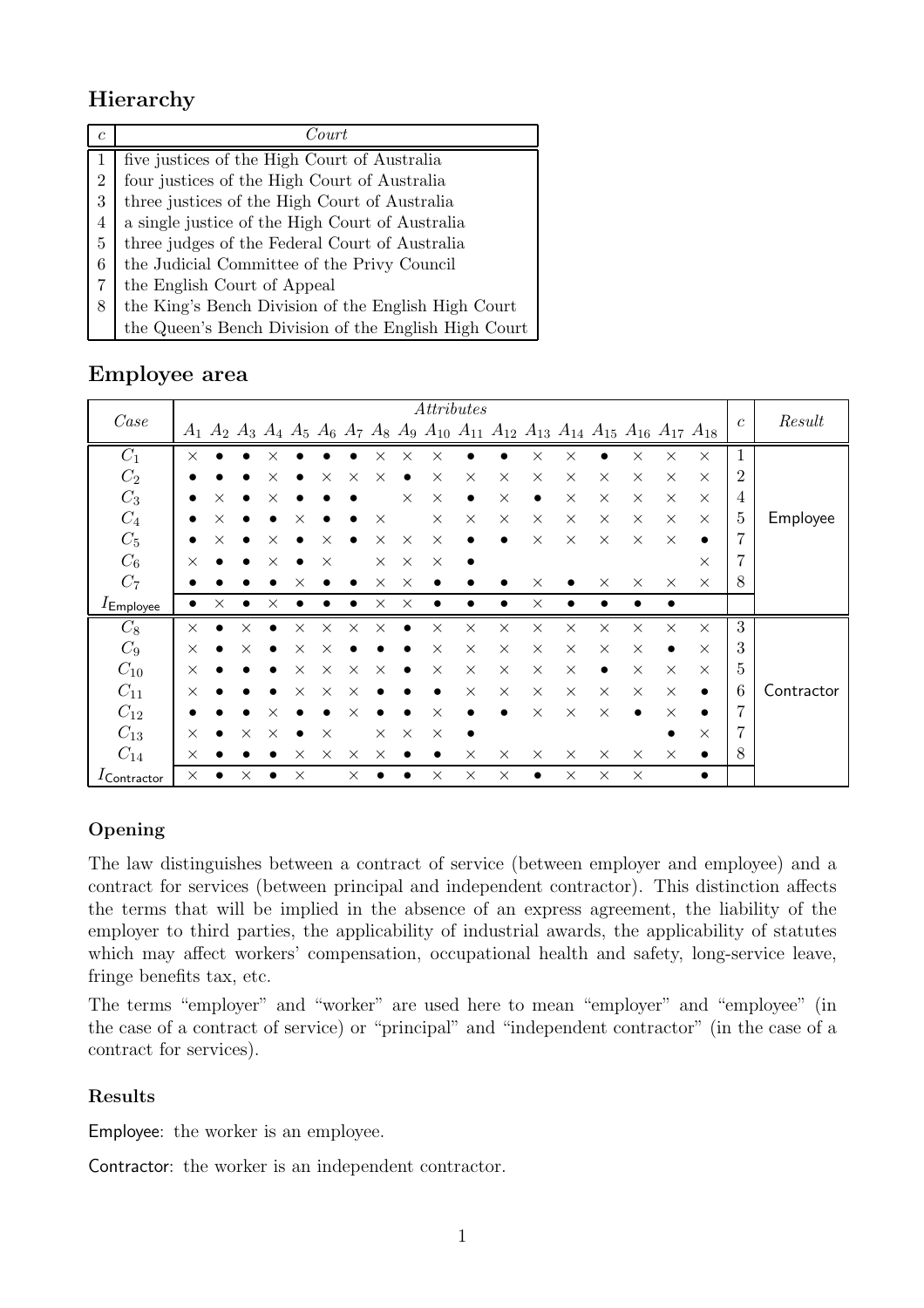### **Attributes**

- $A_1$ : Did the employer direct not only what work was to be done, but also the manner in which it was to be done?
	- yes: the employer directed the manner in which the work was to be done.
		- ⇒ Employee
	- no: the employer did not direct the manner in which the work was to be done.
		- ⇒ Contractor
	- unknown: it is not known whether the employer directed the manner in which the work was to be done.

If the employer had a right of control over how the worker did the work then the employer had the power to direct not only what work was to be done, but also the manner in which it was to be done.

- $A_2$ : Was the worker allowed to use her/his own discretion in doing an aspect of the work that was not specified beforehand?
	- yes: the worker was allowed to use her/his own discretion in doing an aspect of the work that was not specified beforehand.
		- ⇒ Contractor
	- no: the worker was not allowed to use her/his own discretion in doing an aspect of the work that was not specified beforehand.
		- ⇒ Employee
	- unknown: it is not known whether the worker was allowed to use her/his own discretion in doing an aspect of the work that was not specified beforehand.
- A3: Was the worker an integral part of the employer's business?
	- yes: the worker was an integral part of the employer's business.

⇒ Employee

- no: the worker was not an integral part of the employer's business, but was accessory to it.
	- ⇒ Contractor
- unknown: it is not known whether the worker was an integral part of the employer's business or was merely accessory to it.

If the worker was "part and parcel" of the employer's business then she/he was an integral part of the business, not merely accessory to it.

- $A_4$ : Did the worker own the tools or provide the transport with which she/he performed the work?
	- yes: the worker owned the tools or provided the transport with which she/he performed the work.
		- ⇒ Contractor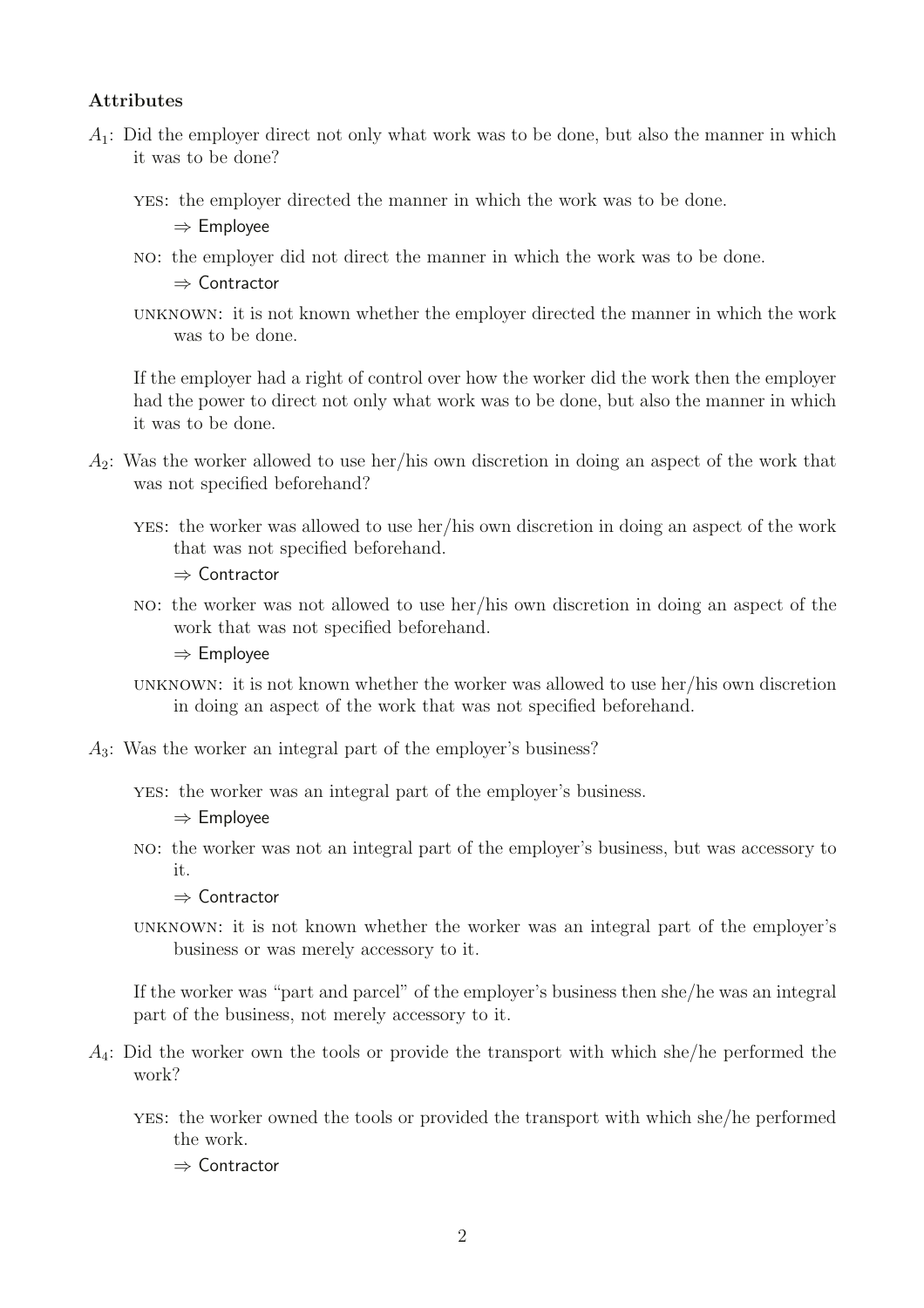no: the worker neither owned the tools nor provided the transport with which she/he performed the work.

⇒ Employee

- unknown: it is not known whether the worker owned the tools or provided the transport with which she/he performed the work.
- $A_5$ : Would the employer make a profit/loss if the work performed by the worker cost less/more than expected?
	- yes: the employer would make a profit/loss if the work performed by the worker cost less/more than expected.
	- no: the employer would not make a profit/loss if the work performed by the worker cost less/more than expected.
	- unknown: it is not known whether the employer would make a profit/loss if the work performed by the worker cost less/more than expected.
- $A<sub>6</sub>$ : Was the work performed on the employer's premises?
	- yes: the work was performed on the employer's premises.
	- no: the work was not performed on the employer's premises.

⇒ Contractor

unknown: it is not known whether the work was performed on the employer's premises.

A7: Did the employer supervise or inspect the work?

yes: the employer supervised or inspected the work.

- ⇒ Employee
- no: the employer neither supervised nor inspected the work.
	- ⇒ Contractor

unknown: it is not known whether the employer supervised or inspected the work.

 $A_8$ : Was the worker in business on her/his own account?

yes: the worker was in business on her/his own account.

⇒ Contractor

no: the worker was not in business on her/his own account.

⇒ Employee

unknown: it is not known whether the worker was in business on her/his own account.

- A9: Was the worker allowed to employ others to assist with her/his work?
	- yes: the worker was allowed to employ others to assist with her/his work. ⇒ Contractor
	- no: the worker was not allowed to employ others to assist with her/his work. ⇒ Employee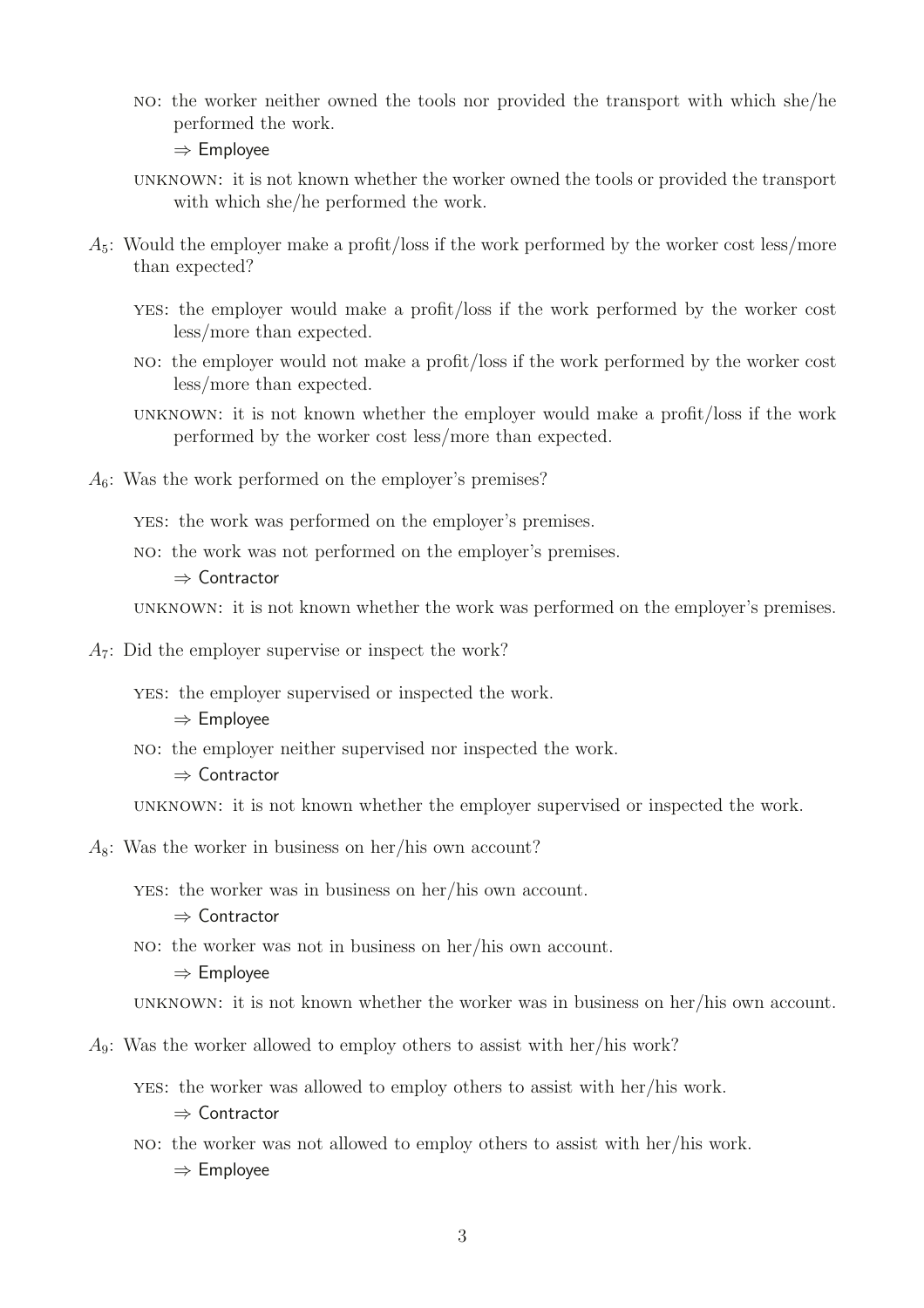unknown: it is not known whether the worker was allowed to employ others to assist with her/his work.

 $A_{10}$ : Was the worker obliged to work only for the employer?

yes: the worker was obliged to work only for the employer.

 $\Rightarrow$  Employee

no: the worker was not obliged to work only for the employer.

 $\Rightarrow$  Contractor

unknown: it is not known whether the worker was obliged to work only for the employer.

 $A_{11}$ : Was the worker required to work at specified times?

yes: the worker was required to work at specified times.

 $\Rightarrow$  Employee

no: the worker was not required to work at specified times.

 $\Rightarrow$  Contractor

unknown: it is not known whether the worker was required to work at specified times.

 $A_{12}$ : Did the employer pay the worker by time?

yes: the employer paid the worker by time.

 $\Rightarrow$  Employee

no: the employer did not pay the worker by time.

 $\Rightarrow$  Contractor

unknown: it is not known whether the employer paid the worker by time.

The employer could pay the worker by time (e.g. by the hour, or by the week) or by results.

 $A_{13}$ : Was the money that the employer paid to the worker stated to be a "fee"?

yes: the money that the employer paid to the worker was stated to be a "fee".

 $\Rightarrow$  Contractor

no: the money that the employer paid to the worker was not stated to be a "fee".  $\Rightarrow$  Employee

unknown: it is not known whether the money that the employer paid to the worker was stated to be a "fee".

 $A_{14}$ : Was the money that the employer paid to the worker stated to be "wages" or "salary"?

yes: the money that the employer paid to the worker was stated to be "wages" or "salary".  $\Rightarrow$  Employee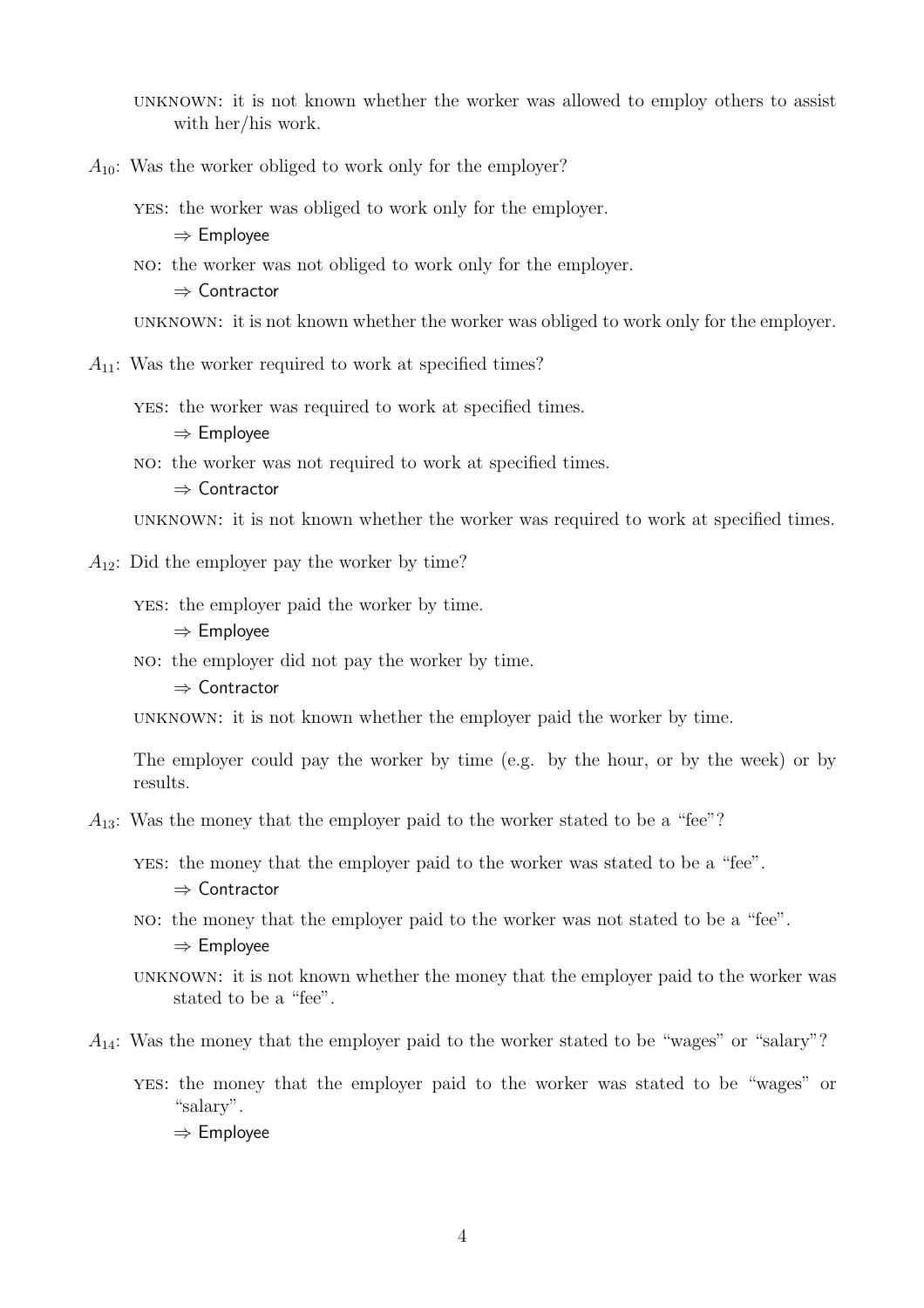no: the money that the employer paid to the worker was not stated to be "wages" or "salary".

⇒ Contractor

- unknown: it is not known whether the money that the employer paid to the worker was stated to be "wages" or "salary".
- $A_{15}$ : Did the employer deduct PAYE tax instalments from the worker's pay?

yes: the employer deducted PAYE tax instalments from the worker's pay. ⇒ Employee

- no: the employer did not deduct PAYE tax instalments from the worker's pay. ⇒ Contractor
- unknown: it is not known whether the employer deducted PAYE tax instalments from the worker's pay.
- $A_{16}$ : Did the employer pay the worker sick pay or holiday pay?
	- yes: the employer paid the worker sick pay or holiday pay.

⇒ Employee

no: the employer paid the worker neither sick pay nor holiday pay.

⇒ Contractor

- unknown: it is not known whether the employer paid the worker sick pay or holiday pay.
- $A_{17}$ : Did the employer and the worker express an intention that the relationship would be one of employer and employee?
	- yes: the employer and the worker expressed an intention that the relationship would be one of employer and employee.
		- ⇒ Employee
	- no: the employer and the worker did not express any intention that the relationship would be one of employer and employee.
	- unknown: it is not known whether the employer and the worker expressed an intention that the relationship would be one of employer and employee.

For example, if the employer and the worker characterized their agreement as being a "contract of service," that would be an expression of an intention that the relationship would be one of employer and employee.

- $A_{18}$ : Did the employer and the worker express an intention that the relationship would be one of principal and independent contractor?
	- yes: the employer and the worker expressed an intention that the relationship would be one of principal and independent contractor.

⇒ Contractor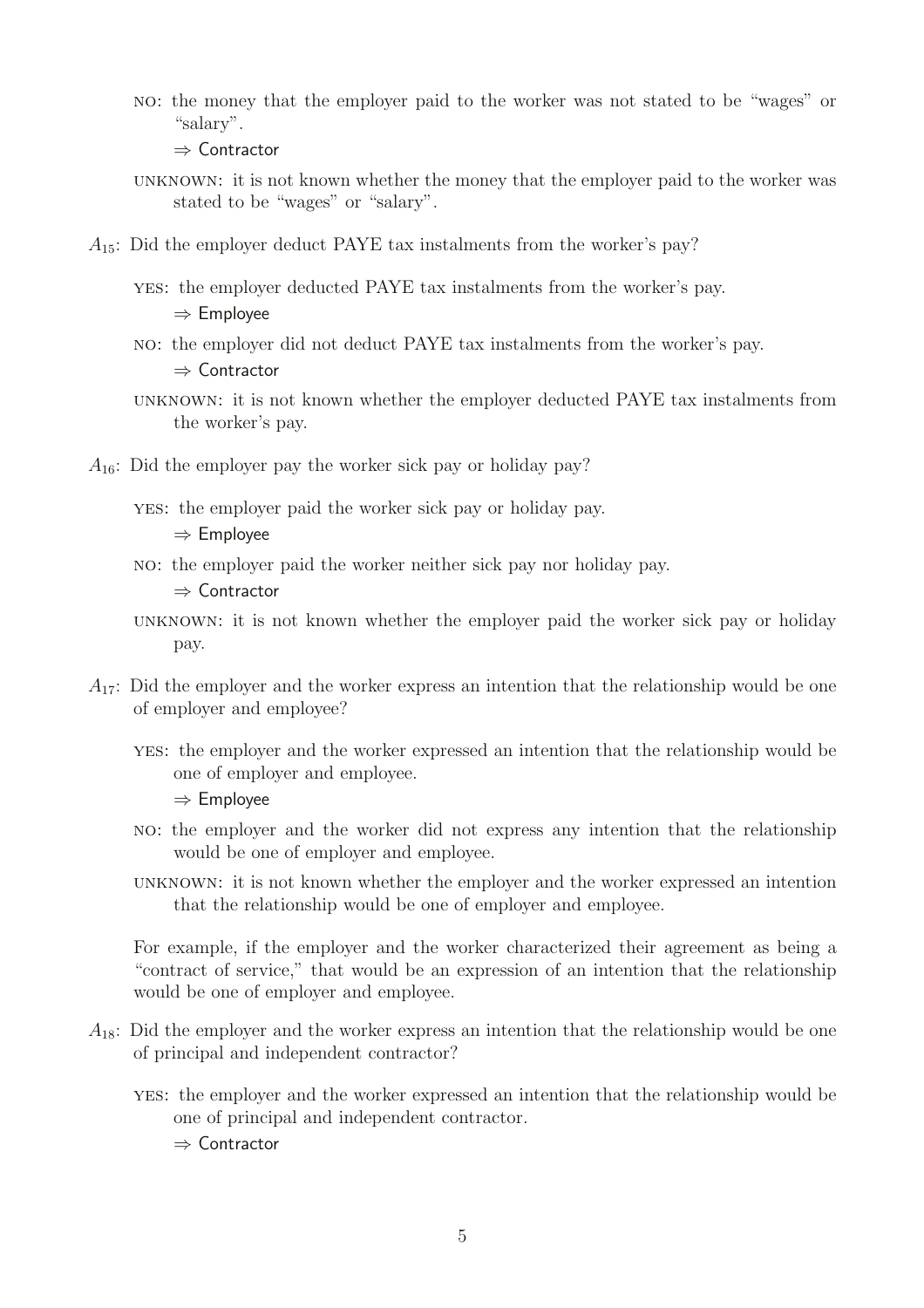- no: the employer and the worker did not express any intention that the relationship would be one of principal and independent contractor.
- unknown: it is not known whether the employer and the worker expressed an intention that the relationship would be one of principal and independent contractor.

For example, if the employer and the worker characterized their agreement as being a "contract for services," that would be an expression of an intention that the relationship would be one of principal and independent contractor.

#### **Cases in which the worker is an employee**

- $_1: Zuijs$  v. Wirth Brothers Pty Ltd (1955) 93 CLR 561 ("Zuijs v. Wirth")
	- $A_1$ : the employer did not direct the manner in which the work was to be done.
	- $A_2$ : the worker was allowed to use her/his own discretion in doing an aspect of the work that was not specified beforehand.
	- $A_3$ : the worker was an integral part of the employer's business.
	- $A_4$ : the worker neither owned the tools nor provided the transport with which she/he performed the work.
	- $A_5$ : the employer would make a profit/loss if the work performed by the worker cost less/more than expected.
	- $A_6$ : the work was performed on the employer's premises.
	- $A_7$ : the employer supervised or inspected the work.
	- $A_8$ : the worker was not in business on her/his own account.
	- $A_9$ : the worker was not allowed to employ others to assist with her/his work.
	- $A_{10}$ : the worker was not obliged to work only for the employer.
	- $A_{11}$ : the worker was required to work at specified times.
	- $A_{12}$ : the employer paid the worker by time.
	- $A_{13}$ : the money that the employer paid to the worker was not stated to be a "fee".
	- $A_{14}$ : the money that the employer paid to the worker was not stated to be "wages" or "salary".
	- $A_{15}$ : the employer deducted PAYE tax instalments from the worker's pay.
	- $A_{16}$ : the employer paid the worker neither sick pay nor holiday pay.
	- $A_{17}$ : the employer and the worker did not express any intention that the relationship would be one of employer and employee.
	- $A_{18}$ : the employer and the worker did not express any intention that the relationship would be one of principal and independent contractor.

In Zuijs v. Wirth Brothers Pty Ltd,<sup>1</sup> a 1955 decision of five justices of the High Court of Australia, Zuijs was an acrobat who fell during a trapeze act at one of Wirth Brothers' circuses. He sought compensation under the Worker's Compensation Act 1926 (NSW), claiming to be an employee of Wirth Brothers. Wirth Brothers claimed that, because of

 $1(1955)$  93 CLR 561.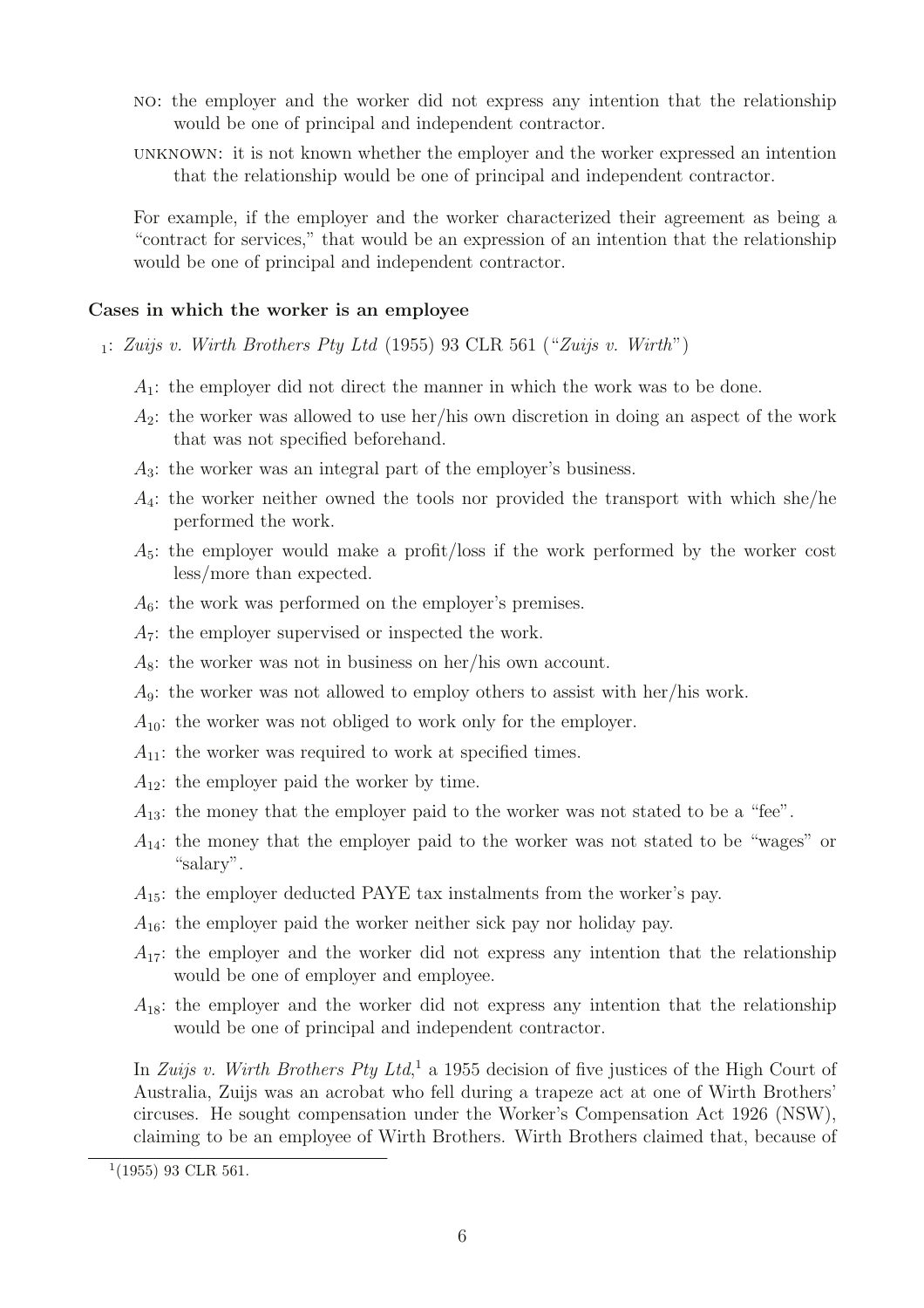the high degree of skill and personal judgment that he had to exercise in his work, Zuijs was an independent contractor and therefore not entitled to compensation.

The High Court unanimously agreed with Zuijs. "Even if [one of the circus managers] could not interfere in the actual technique of the acrobats and in the character of the act, no reason appears why [Zuijs] should not be subject to his directions in all other respects . . . There are countless examples of highly specialized functions in modern life that must as a matter of practical necessity and sometimes even as a matter of law be performed on the responsibility of persons who possess particular knowledge and skill and who are accordingly qualified. But those engaged to perform the functions may nevertheless work under a contract of service."<sup>2</sup>

- $_2$ : Cam and Sons Pty Ltd v. Sargent (1940) 14 ALJ 162 ("Cam v. Sargent")
	- $A_1$ : the employer directed the manner in which the work was to be done.
	- $A_2$ : the worker was allowed to use her/his own discretion in doing an aspect of the work that was not specified beforehand.
	- A3: the worker was an integral part of the employer's business.
	- $A_4$ : the worker neither owned the tools nor provided the transport with which she/he performed the work.
	- $A_5$ : the employer would make a profit/loss if the work performed by the worker cost less/more than expected.
	- $A_6$ : the work was not performed on the employer's premises.
	- A7: the employer neither supervised nor inspected the work.
	- $A_8$ : the worker was not in business on her/his own account.
	- $A_9$ : the worker was allowed to employ others to assist with her/his work.
	- $A_{10}$ : the worker was not obliged to work only for the employer.
	- $A_{11}$ : the worker was not required to work at specified times.
	- $A_{12}$ : the employer did not pay the worker by time.
	- $A_{13}$ : the money that the employer paid to the worker was not stated to be a "fee".
	- $A_{14}$ : the money that the employer paid to the worker was not stated to be "wages" or "salary".
	- $A_{15}$ : the employer did not deduct PAYE tax instalments from the worker's pay.
	- $A_{16}$ : the employer paid the worker neither sick pay nor holiday pay.
	- $A_{17}$ : the employer and the worker did not express any intention that the relationship would be one of employer and employee.
	- $A_{18}$ : the employer and the worker did not express any intention that the relationship would be one of principal and independent contractor.

In *Cam and Sons Pty Ltd v. Sargent*,<sup>3</sup> a 1940 decision of four justices of the High Court of Australia, Sargent was the master of a ship. He entered into an agreement with Cam and Sons that claimed that the ship was hired by Cam and Sons to Sargent and his fellow

<sup>2</sup>ibid. at 571–2 per Dixon CJ, Williams, Webb and Taylor JJ.

<sup>3</sup>(1940) 14 ALJ 162.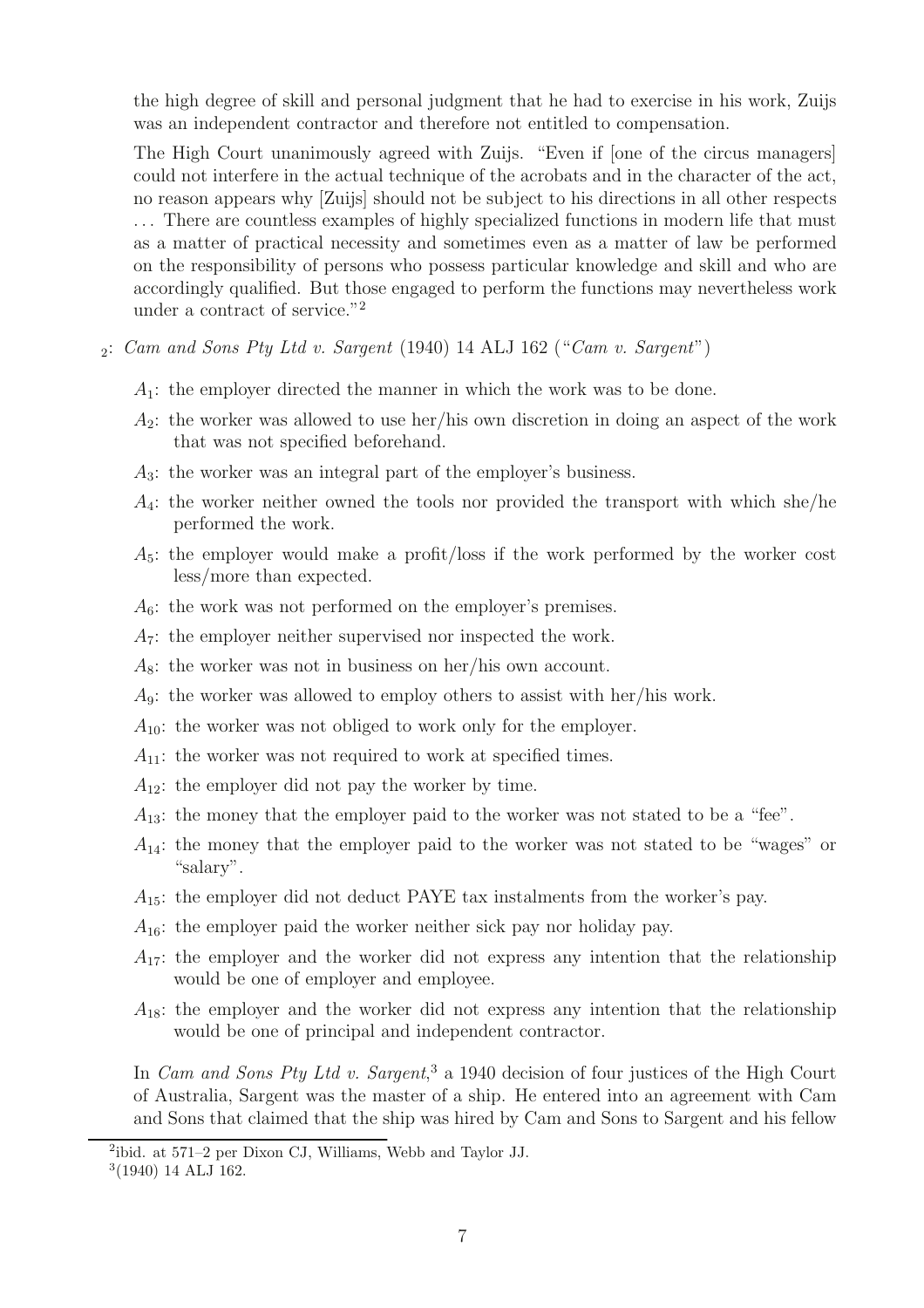contractors (called "the partnership"). However, it was doubtful whether that agreement actually deprived Cam and Sons of any control over the ship. The partnership was to use the ship only to carry coal from Swansea to Sydney. Cam and Sons were sole agents of the partnership for securing cargoes for the ship, and for collecting money due to the partnership. The partnership paid nothing for the "hire" of the ship, but received a specified sum for each return trip of a certain tonnage plus (in certain circumstances) 5% of the earnings, the balance of which was retained by Cam and Sons. Cam and Sons had to approve people employed by the partnership.

Sargent claimed that he (and others in the partnership) were employed by Cam and Sons, and therefore came within the terms of an industrial award. Cam and Sons claimed that members of the partnership were independent contractors.

The High Court unanimously agreed with Sargent. Rich J came to the conclusion that the agreement was an attempt to evade the terms of the industrial award.<sup>4</sup>

- <sup>3</sup>: Federal Commissioner of Taxation v. J. Walter Thompson (Australia) Pty Ltd (1944) 69 CLR 227 (" $FCT$  v. Thompson")
	- $A_1$ : the employer directed the manner in which the work was to be done.
	- $A_2$ : the worker was not allowed to use her/his own discretion in doing an aspect of the work that was not specified beforehand.
	- $A_3$ : the worker was an integral part of the employer's business.
	- $A_4$ : the worker neither owned the tools nor provided the transport with which she/he performed the work.
	- $A_5$ : the employer would make a profit/loss if the work performed by the worker cost less/more than expected.
	- $A_6$ : the work was performed on the employer's premises.
	- $A_7$ : the employer supervised or inspected the work.
	- $A_8$ : it is not known whether the worker was in business on her/his own account.
	- $A_9$ : the worker was not allowed to employ others to assist with her/his work.
	- $A_{10}$ : the worker was not obliged to work only for the employer.
	- $A_{11}$ : the worker was required to work at specified times.
	- $A_{12}$ : the employer did not pay the worker by time.
	- $A_{13}$ : the money that the employer paid to the worker was stated to be a "fee".
	- $A_{14}$ : the money that the employer paid to the worker was not stated to be "wages" or "salary".
	- $A_{15}$ : the employer did not deduct PAYE tax instalments from the worker's pay.
	- $A_{16}$ : the employer paid the worker neither sick pay nor holiday pay.
	- $A_{17}$ : the employer and the worker did not express any intention that the relationship would be one of employer and employee.
	- $A_{18}$ : the employer and the worker did not express any intention that the relationship would be one of principal and independent contractor.

<sup>4</sup>ibid. at 163.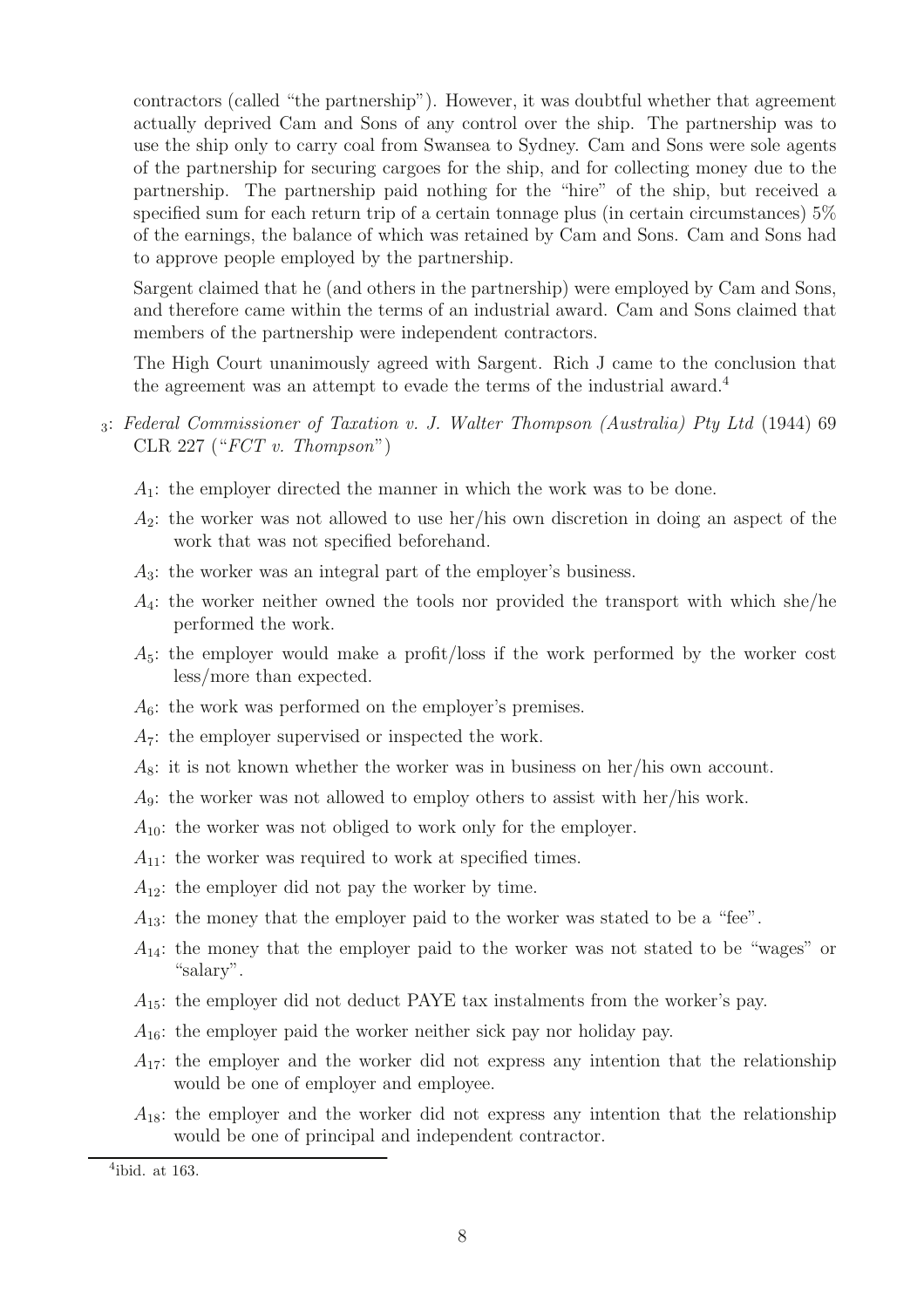In Federal Commissioner of Taxation v. J. Walter Thompson (Australia) Pty Ltd,<sup>5</sup> a 1944 decision of a single justice of the High Court of Australia, the FCT claimed that payments made to radio artists by Thompson were "wages" within the meaning of the Pay-roll Tax Assessment Act 1941 (Cth) and therefore taxable. The artists were selected by a producer and paid to appear in radio plays. They were paid a "fee" for each performance, but were paid nothing for attending (compulsory) rehearsals. Thompson claimed that the artists were presumed to know their work and "to render services in the same manner as a professional man, such as a surgeon or an architect, not being subject . . . to detailed control as to the manner in which those services are to be performed."<sup>6</sup> Hence, Thompson claimed, they were independent contractors.

Latham CJ held that the radio actors were employed "to co-operate with others in a team under the control of the producer to bring about a result, the details of which must in great measure be determined by the producer."<sup>7</sup> Hence the artists were employed by Thompson; the fee they were paid was subject to payroll tax.

- <sup>4</sup>: Australian Timber Workers Union v. Monaro Sawmills Pty Ltd (1980) 29 ALR 322 ("ATWU v. Monaro")
	- $A_1$ : the employer directed the manner in which the work was to be done.
	- $A_2$ : the worker was not allowed to use her/his own discretion in doing an aspect of the work that was not specified beforehand.
	- A3: the worker was an integral part of the employer's business.
	- $A_4$ : the worker owned the tools or provided the transport with which she/he performed the work.
	- $A_5$ : the employer would not make a profit/loss if the work performed by the worker cost less/more than expected.
	- $A_6$ : the work was performed on the employer's premises.
	- $A_7$ : the employer supervised or inspected the work.
	- $A_8$ : the worker was not in business on her/his own account.
	- $A_9$ : it is not known whether the worker was allowed to employ others to assist with her/his work.
	- $A_{10}$ : the worker was not obliged to work only for the employer.
	- $A_{11}$ : the worker was not required to work at specified times.
	- $A_{12}$ : the employer did not pay the worker by time.
	- $A_{13}$ : the money that the employer paid to the worker was not stated to be a "fee".
	- $A_{14}$ : the money that the employer paid to the worker was not stated to be "wages" or "salary".
	- $A_{15}$ : the employer did not deduct PAYE tax instalments from the worker's pay.
	- $A_{16}$ : the employer paid the worker neither sick pay nor holiday pay.
	- $A_{17}$ : the employer and the worker did not express any intention that the relationship would be one of employer and employee.

<sup>5</sup>(1944) 69 CLR 227.

 $6$ ibid. at 231.

<sup>7</sup>ibid. at 232.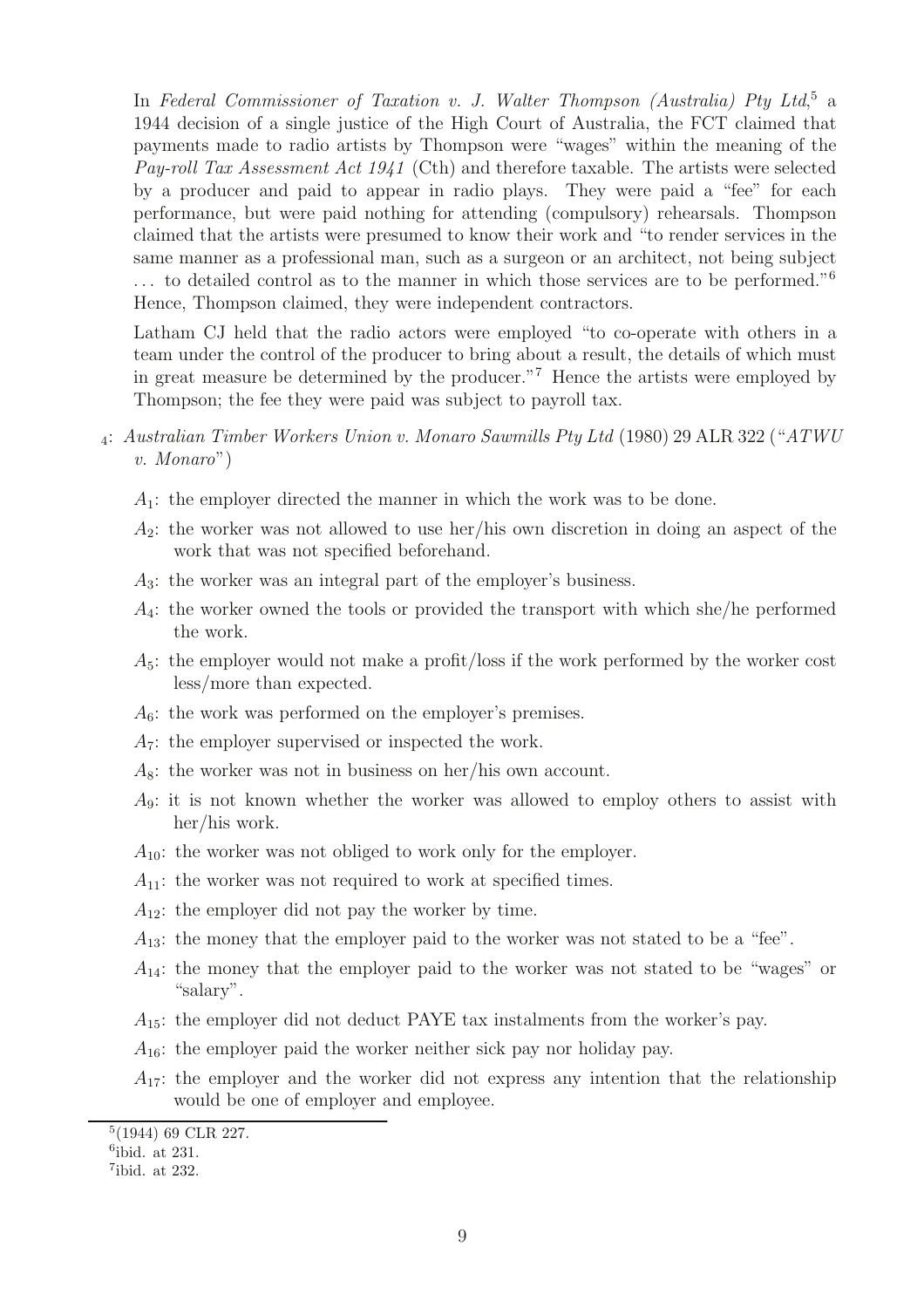$A_{18}$ : the employer and the worker did not express any intention that the relationship would be one of principal and independent contractor.

In Australian Timber Workers Union v. Monaro Sawmills Pty Ltd,<sup>8</sup> a 1980 decision of three judges of the Federal Court of Australia, Wales was a tree feller who cut timber exclusively for Monaro Sawmills. He performed his work in an area allotted to him by Monaro Sawmills. He, and other fellers, were paid by the amount of millable wood they cut. Wales provided his own tools and transport, but was (with the other fellers) covered by Monaro Sawmill's workers' compensation policy.

The union sought an order that a penalty be imposed on Monaro Sawmills for breaching the Timber Industries Consolidated Award 1974 by failing to pay Wales money in lieu of annual leave. Monaro Sawmills claimed that Wales was an independent contractor, and so was not subject to the award.

Sweeney and Evatt JJ examined the circumstances of Wales's employment and held that those circumstances clearly pointed to the existence of a relationship of employer and employee. They could not see "any sense in which it could be said that Wales was conducting some sort of business of his own."<sup>9</sup>

- <sup>5</sup>: Ferguson v. John Dawson and Partners (Contractors) Ltd [1976] 1 WLR 1213 ("Ferguson v. Dawson")
	- $A_1$ : the employer directed the manner in which the work was to be done.
	- $A_2$ : the worker was not allowed to use her/his own discretion in doing an aspect of the work that was not specified beforehand.
	- A3: the worker was an integral part of the employer's business.
	- $A_4$ : the worker neither owned the tools nor provided the transport with which she/he performed the work.
	- $A_5$ : the employer would make a profit/loss if the work performed by the worker cost less/more than expected.
	- $A_6$ : the work was not performed on the employer's premises.
	- $A_7$ : the employer supervised or inspected the work.
	- $A_8$ : the worker was not in business on her/his own account.
	- $A_9$ : the worker was not allowed to employ others to assist with her/his work.
	- $A_{10}$ : the worker was not obliged to work only for the employer.
	- $A_{11}$ : the worker was required to work at specified times.
	- $A_{12}$ : the employer paid the worker by time.
	- $A_{13}$ : the money that the employer paid to the worker was not stated to be a "fee".
	- $A_{14}$ : the money that the employer paid to the worker was not stated to be "wages" or "salary".
	- $A_{15}$ : the employer did not deduct PAYE tax instalments from the worker's pay.
	- $A_{16}$ : the employer paid the worker neither sick pay nor holiday pay.

<sup>8</sup>(1980) 29 ALR 322.

<sup>&</sup>lt;sup>9</sup>ibid. at 329.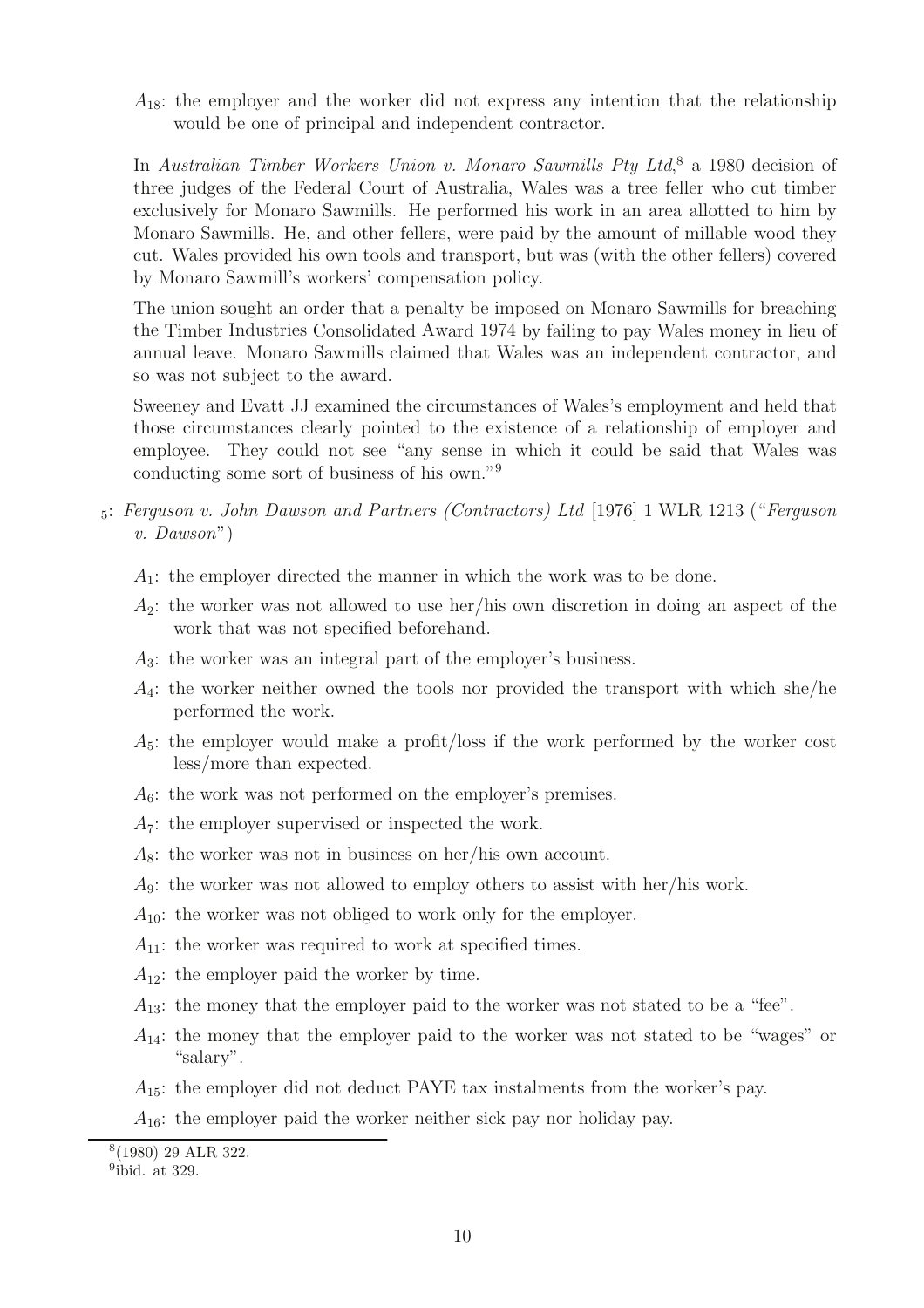- $A_{17}$ : the employer and the worker did not express any intention that the relationship would be one of employer and employee.
- $A_{18}$ : the employer and the worker expressed an intention that the relationship would be one of principal and independent contractor.

In Ferguson v. John Dawson and Partners (Contractors) Ltd,  $^{10}$  a 1976 decision of the English Court of Appeal, Ferguson fell off a roof while removing some scaffolding boards. He claimed damages against Dawson (the building contractors) for breach of statutory duty relying on the Construction (Working Places) Regulations 1966 (UK). This duty would only be owed if Ferguson was an employee of Dawson.

Megaw and Browne LJJ held that, despite the fact that both parties labelled Ferguson a "self-employed labour only subcontractor", the reality of the relationship between them was that of employer and employee.<sup>11</sup>

- $6: Stevenson Jordan and Harrison Ltd v. Macdonald and Evans (2) [1952] 1 TLR 101 ("Steven-1")$ son v. Macdonald  $(2)$ ")
	- $A_1$ : the employer did not direct the manner in which the work was to be done.
	- $A_2$ : the worker was allowed to use her/his own discretion in doing an aspect of the work that was not specified beforehand.
	- $A_3$ : the worker was an integral part of the employer's business.
	- $A_4$ : the worker neither owned the tools nor provided the transport with which she/he performed the work.
	- $A_5$ : the employer would make a profit/loss if the work performed by the worker cost less/more than expected.
	- $A<sub>6</sub>$ : the work was not performed on the employer's premises.
	- $A_7$ : it is not known whether the employer supervised or inspected the work.
	- $A_8$ : the worker was not in business on her/his own account.
	- A9: the worker was not allowed to employ others to assist with her/his work.
	- $A_{10}$ : the worker was not obliged to work only for the employer.
	- $A_{11}$ : the worker was required to work at specified times.
	- $A_{12}$ : it is not known whether the employer paid the worker by time.
	- $A_{13}$ : it is not known whether the money that the employer paid to the worker was stated to be a "fee".
	- $A_{14}$ : it is not known whether the money that the employer paid to the worker was stated to be "wages" or "salary".
	- $A_{15}$ : it is not known whether the employer deducted PAYE tax instalments from the worker's pay.
	- $A_{16}$ : it is not known whether the employer paid the worker sick pay or holiday pay.
	- $A_{17}$ : it is not known whether the employer and the worker expressed an intention that the relationship would be one of employer and employee.

<sup>10</sup>[1976] 1 WLR 1213.

<sup>11</sup>ibid. at 1219 per Megaw LJ, at 1228–9 per Browne LJ.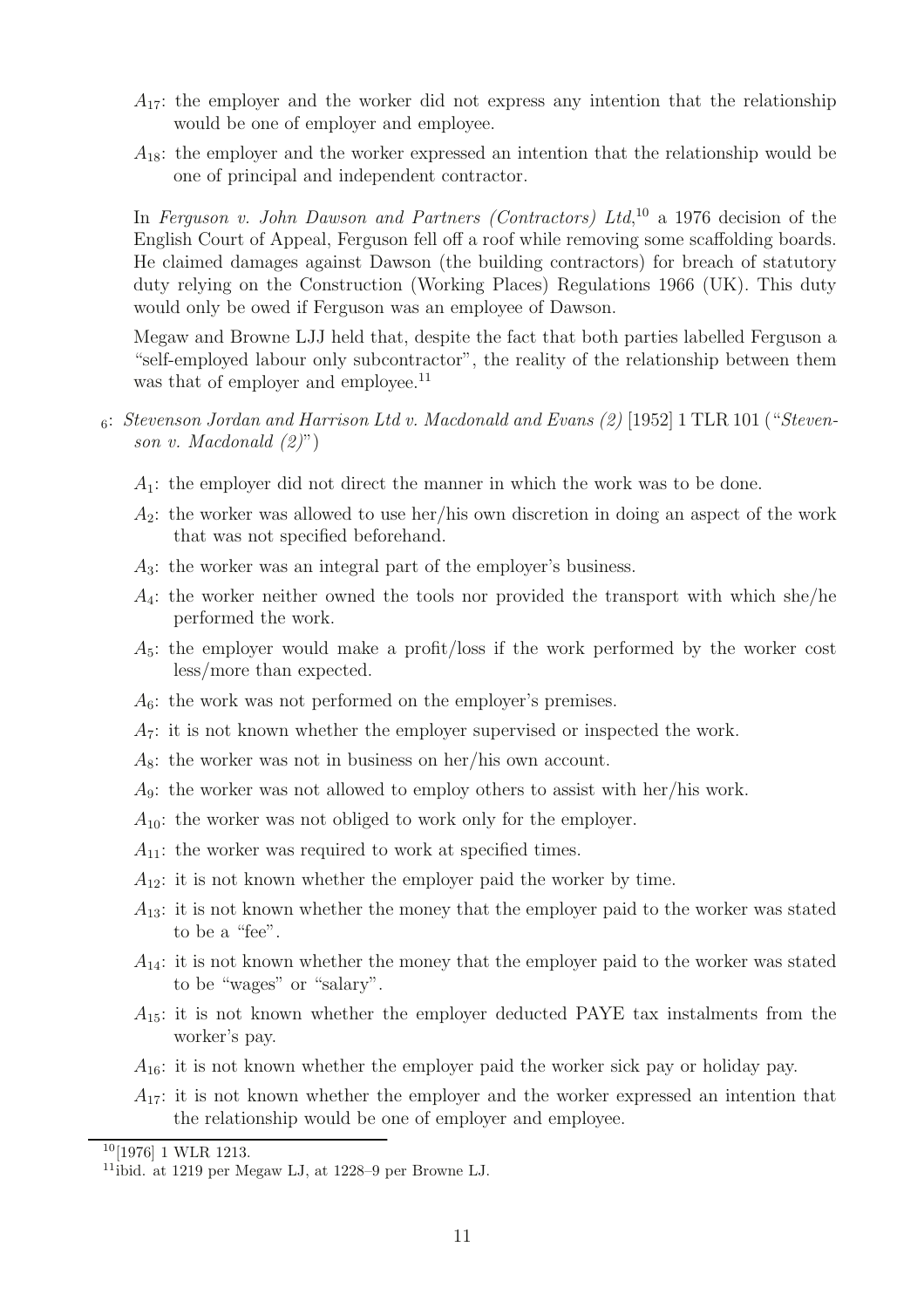$A_{18}$ : the employer and the worker did not express any intention that the relationship would be one of principal and independent contractor.

In Stevenson Jordan and Harrison Ltd v. Macdonald and Evans  $(2)$ ,<sup>12</sup> a 1951 decision of the English Court of Appeal, Evans-Hemming was an accountant who had been employed (first as a servant, then as an executive officer) by Macdonald and Evans. Shortly after he left them, he wrote a textbook on business management and submitted the manuscript to Stevenson Jordan and Harrison (a firm of publishers). He died before the book was published. Macdonald and Evans claimed that the book was written while Evans-Hemming was their employee, and so they owned the copyright in the work under s.  $5(1)(b)$  of the Copyright Act 1911 (UK).

The book was divided into five sections. The second section was written in its final form while Evans-Hemming was employed by Macdonald and Evans. The Court of Appeal held that he wrote the second section as an employee, and hence the copyright in the second section was in Macdonald and Evans.

- <sup>7</sup>: Performing Right Society Ltd v. Mitchell and Booker (Palais de Danse) Ltd [1924] 1 KB 762 ("PRS v. Palais de Danse")
	- $A_1$ : the employer directed the manner in which the work was to be done.
	- $A_2$ : the worker was allowed to use her/his own discretion in doing an aspect of the work that was not specified beforehand.
	- A3: the worker was an integral part of the employer's business.
	- $A_4$ : the worker owned the tools or provided the transport with which she/he performed the work.
	- $A_5$ : the employer would not make a profit/loss if the work performed by the worker cost less/more than expected.
	- $A_6$ : the work was performed on the employer's premises.
	- $A_7$ : the employer supervised or inspected the work.
	- $A_8$ : the worker was not in business on her/his own account.
	- A9: the worker was not allowed to employ others to assist with her/his work.
	- $A_{10}$ : the worker was obliged to work only for the employer.
	- $A_{11}$ : the worker was required to work at specified times.
	- $A_{12}$ : the employer paid the worker by time.
	- $A_{13}$ : the money that the employer paid to the worker was not stated to be a "fee".
	- $A_{14}$ : the money that the employer paid to the worker was stated to be "wages" or "salary".
	- $A_{15}$ : the employer did not deduct PAYE tax instalments from the worker's pay.
	- $A_{16}$ : the employer paid the worker neither sick pay nor holiday pay.
	- $A_{17}$ : the employer and the worker did not express any intention that the relationship would be one of employer and employee.
	- $A_{18}$ : the employer and the worker did not express any intention that the relationship would be one of principal and independent contractor.

In Performing Right Society Ltd v. Mitchell and Booker (Palais de Danse) Ltd,<sup>13</sup> a 1924

 $12[1952]$  1 TLR 101.

<sup>13</sup>[1924] 1 KB 762.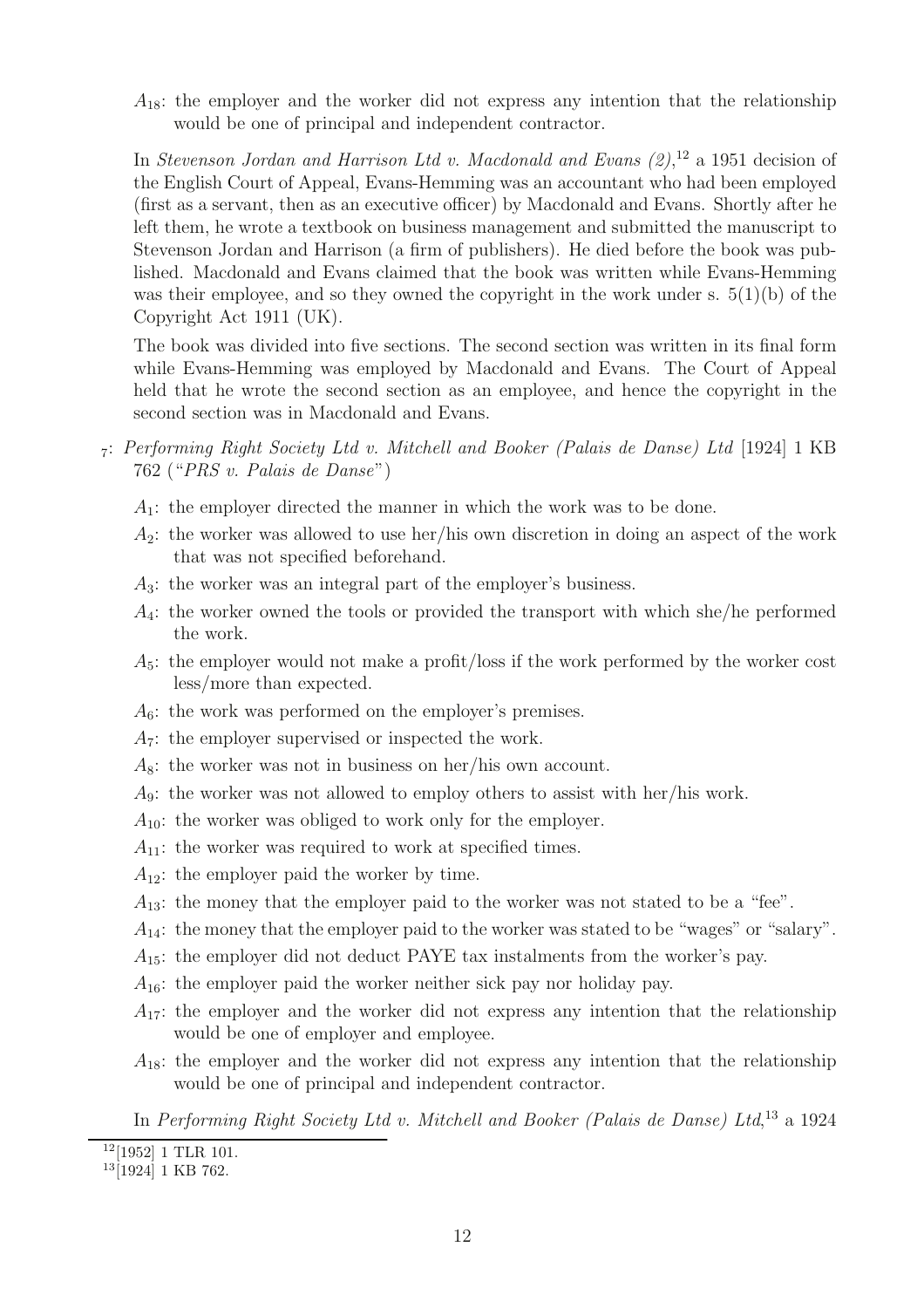decision of the King's Bench Division of the English High Court, the defendant was the occupier of a dance hall. It engaged a band to provide music in the hall. The agreement provided that the band should not infringe copyright, and that the band would be liable for damages and costs caused by any such infringement. There was also a notice displayed in the hall stating that "[o]nly such music as may be played without fee or licence is allowed to be played in this Hall."<sup>14</sup>

The band performed several pieces of music, the copyright in which was held by the Performing Right Society, without its permission. The defendant did not know, and had no reasonable grounds for suspecting, that the infringement was to take place.

The PRS abandoned its earlier claim that the defendant had "permitted" the infringement under s. 2(3) of the Copyright Act 1911 (UK). However, it claimed that the band members were the defendant's employees, and so the defendant was vicariously liable for the infringement.

McCardie J examined the agreement and found that it gave to the defendant "the right of continuous, dominant, and detailed control on every point, including the nature of the music to be played".<sup>15</sup> Hence the band members were employees of the defendant, which was liable for the infringement.

Employee (the ideal case in which the worker is an employee):

- $A_1$ : the employer directed the manner in which the work was to be done.
- $A_2$ : the worker was not allowed to use her/his own discretion in doing an aspect of the work that was not specified beforehand.
- $A_3$ : the worker was an integral part of the employer's business.
- $A_4$ : the worker neither owned the tools nor provided the transport with which she/he performed the work.
- $A_5$ : the employer would make a profit/loss if the work performed by the worker cost less/more than expected.
- $A_6$ : the work was performed on the employer's premises.
- $A_7$ : the employer supervised or inspected the work.
- $A_8$ : the worker was not in business on her/his own account.
- A9: the worker was not allowed to employ others to assist with her/his work.
- $A_{10}$ : the worker was obliged to work only for the employer.
- $A_{11}$ : the worker was required to work at specified times.
- $A_{12}$ : the employer paid the worker by time.
- $A_{13}$ : the money that the employer paid to the worker was not stated to be a "fee".
- $A_{14}$ : the money that the employer paid to the worker was stated to be "wages" or "salary".
- $A_{15}$ : the employer deducted PAYE tax instalments from the worker's pay.
- $A_{16}$ : the employer paid the worker sick pay or holiday pay.
- $A_{17}$ : the employer and the worker expressed an intention that the relationship would be one of employer and employee.

 $14$ ibid. at 764.

<sup>15</sup>ibid. at 771.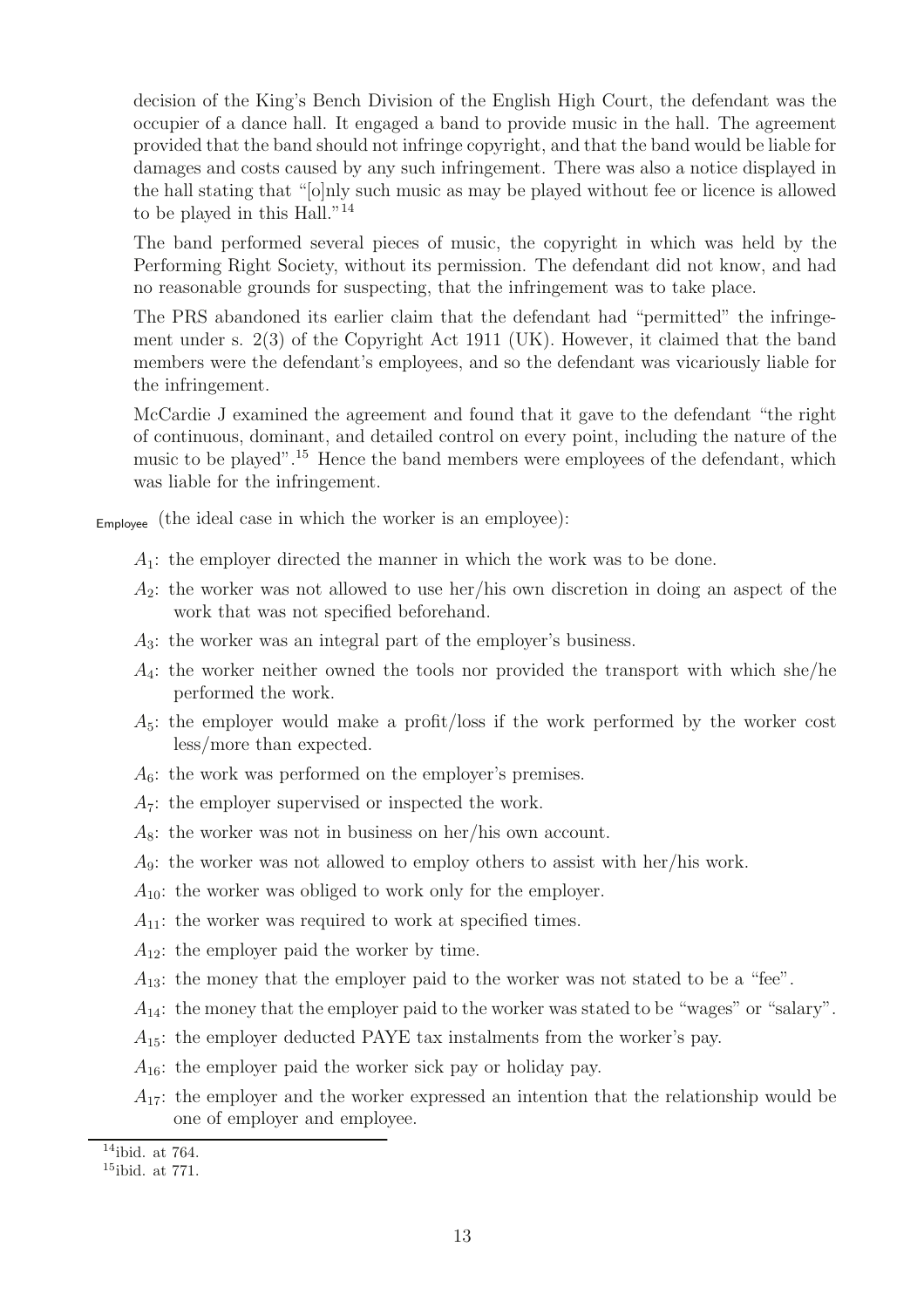$A_{18}$ : it is not known whether the employer and the worker expressed an intention that the relationship would be one of principal and independent contractor.

#### **Cases in which the worker is an independent contractor**

- $8: Humberstone$  v. Northern Timber Mills (1949) 79 CLR 389 ("Humberstone v. NTM")
	- $A_1$ : the employer did not direct the manner in which the work was to be done.
	- $A_2$ : the worker was allowed to use her/his own discretion in doing an aspect of the work that was not specified beforehand.
	- A3: the worker was not an integral part of the employer's business, but was accessory to it.
	- $A_4$ : the worker owned the tools or provided the transport with which she/he performed the work.
	- $A_5$ : the employer would not make a profit/loss if the work performed by the worker cost less/more than expected.
	- $A<sub>6</sub>$ : the work was not performed on the employer's premises.
	- $A_7$ : the employer neither supervised nor inspected the work.
	- $A_8$ : the worker was not in business on her/his own account.
	- $A_9$ : the worker was allowed to employ others to assist with her/his work.
	- $A_{10}$ : the worker was not obliged to work only for the employer.
	- $A_{11}$ : the worker was not required to work at specified times.
	- $A_{12}$ : the employer did not pay the worker by time.
	- $A_{13}$ : the money that the employer paid to the worker was not stated to be a "fee".
	- $A_{14}$ : the money that the employer paid to the worker was not stated to be "wages" or "salary".
	- $A_{15}$ : the employer did not deduct PAYE tax instalments from the worker's pay.
	- $A_{16}$ : the employer paid the worker neither sick pay nor holiday pay.
	- $A_{17}$ : the employer and the worker did not express any intention that the relationship would be one of employer and employee.
	- $A_{18}$ : the employer and the worker did not express any intention that the relationship would be one of principal and independent contractor.

In *Humberstone v. Northern Timber Mills*,<sup>16</sup> a 1949 decision of three justices of the High Court of Australia, Humberstone carried goods for NTM. He had originally held himself out as a carrier, prepared to carry for anyone, but for over twenty years he had carried goods solely for NTM (although he would, infrequently, carry back-loads for NTM's customers). Humberstone owned the truck, and paid for petrol and repairs. He was paid weekly on a weight-mileage basis. He was a licenced carrier, and had his name printed on the side of his truck with the description "carrier."

On the way back from a job, he had a puncture. He went home to change the wheel, but exerted himself so strenuously in trying to remove the tyre from the wheel that he became

<sup>16</sup>(1949) 79 CLR 389.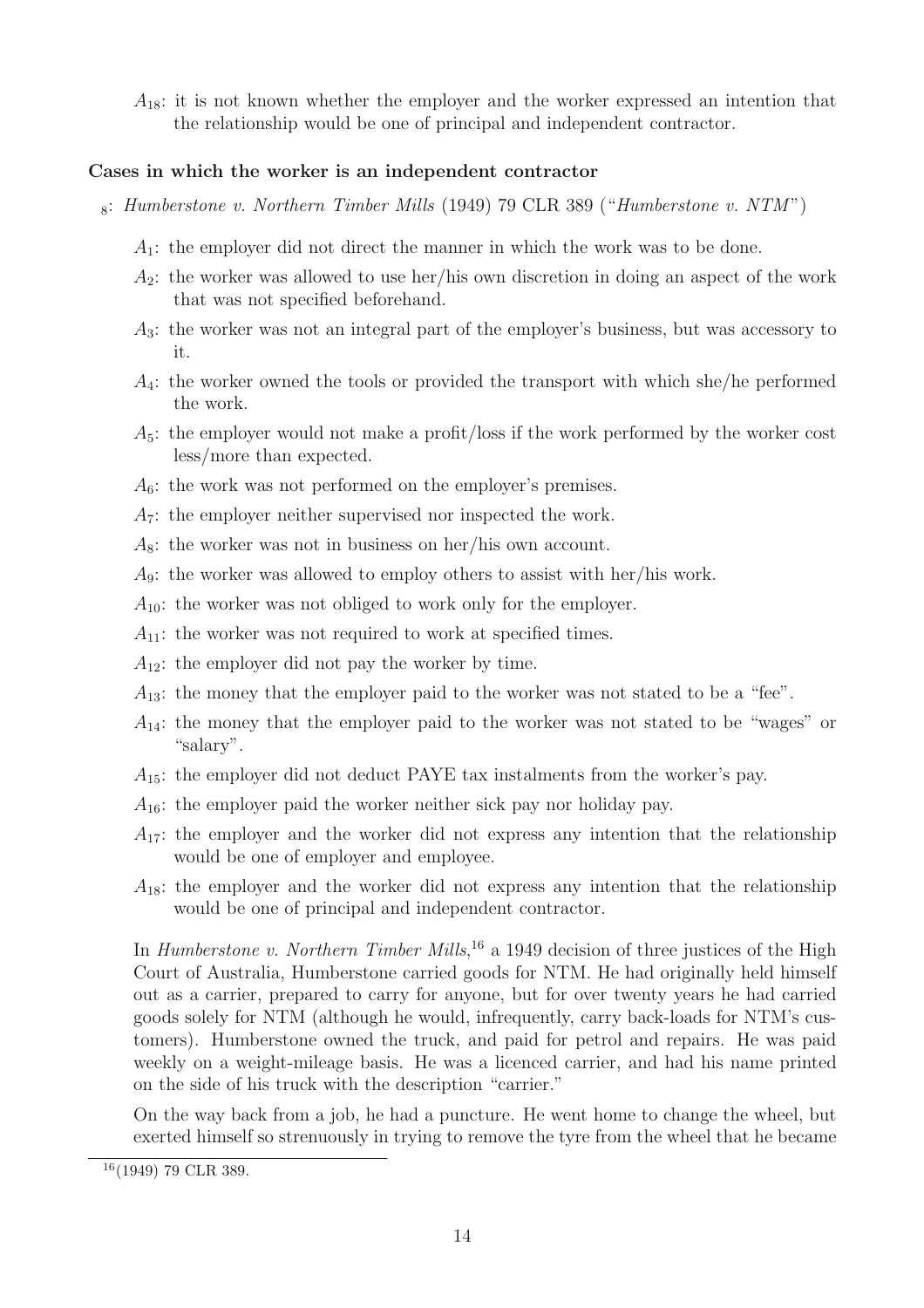ill and later lapsed into a coma, from which he did not recover. Section 3 of the Worker's Compensation Act 1928 (Vic) had been amended about a year before Humberstone's death so as to include independent contractors in its definition of a "worker" covered by the Act. However, the High Court held that the amendment applied only to contracts entered into after it came into operation. Further, the Court decided that Humberstone was not an employee of NTM. Hence, he was not a "worker" under the Act, and his widow was not entitled to compensation under the Act.

- <sup>9</sup>: Queensland Stations Pty Ltd v. Federal Commissioner of Taxation (1945) 70 CLR 539 ("Queensland Stations v. FCT")
	- $A_1$ : the employer did not direct the manner in which the work was to be done.
	- $A_2$ : the worker was allowed to use her/his own discretion in doing an aspect of the work that was not specified beforehand.
	- A3: the worker was not an integral part of the employer's business, but was accessory to it.
	- $A_4$ : the worker owned the tools or provided the transport with which she/he performed the work.
	- $A_5$ : the employer would not make a profit/loss if the work performed by the worker cost less/more than expected.
	- $A<sub>6</sub>$ : the work was not performed on the employer's premises.
	- $A_7$ : the employer supervised or inspected the work.
	- $A_8$ : the worker was in business on her/his own account.
	- A9: the worker was allowed to employ others to assist with her/his work.
	- $A_{10}$ : the worker was not obliged to work only for the employer.
	- $A_{11}$ : the worker was not required to work at specified times.
	- $A_{12}$ : the employer did not pay the worker by time.
	- $A_{13}$ : the money that the employer paid to the worker was not stated to be a "fee".
	- $A_{14}$ : the money that the employer paid to the worker was not stated to be "wages" or "salary".
	- $A_{15}$ : the employer did not deduct PAYE tax instalments from the worker's pay.
	- $A_{16}$ : the employer paid the worker neither sick pay nor holiday pay.
	- $A_{17}$ : the employer and the worker expressed an intention that the relationship would be one of employer and employee.
	- $A_{18}$ : the employer and the worker did not express any intention that the relationship would be one of principal and independent contractor.

In Queensland Stations Pty Ltd v. Federal Commissioner of Taxation,<sup>17</sup> a 1945 decision of three justices of the High Court of Australia, agreements were entered into between Queensland Stations and some drovers. The agreements stated that the drovers would "serve" Queensland Stations and take charge of a specified number of cattle, and deliver them to a specified place. The drovers were paid a specified rate per head of cattle

 $17(1945)$  70 CLR 539.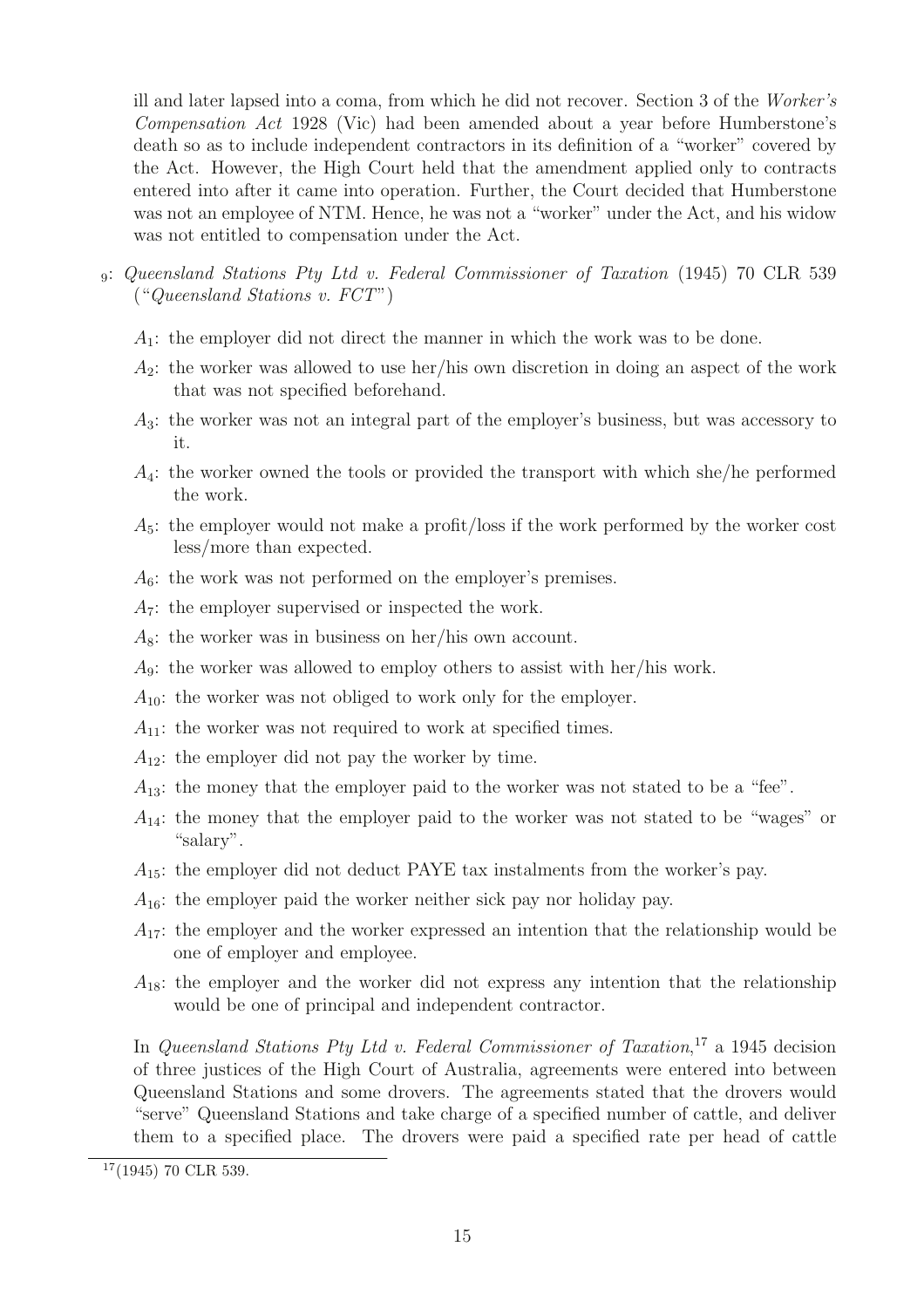successfully delivered. Each drover was responsible for hiring help, and paying for feed for the cattle. The drovers were to "obey and carry out all lawful instructions and to use the whole of [their] time, energy and ability in the careful droving of the stock."<sup>18</sup> The FCT claimed that payments made to drovers were "wages" within the meaning of the Pay-roll Tax Assessment Act 1941 (Cth), and that Queensland Stations was liable to payroll tax.

The High Court held that the drovers were independent contractors, so the payments were not "wages." Rich J pointed out that drovers were traditionally free from the control of owners of cattle. "The obligation imposed on the drover to obey and carry out all lawful instructions is not a reservation of detailed control and possession having regard to the terms of the agreement as a whole."<sup>19</sup>

- $_{10}$ : Price v. Grant Industries Pty Ltd (1978) 21 ALR 388 ("Price v. Grant")
	- $A_1$ : the employer did not direct the manner in which the work was to be done.
	- $A_2$ : the worker was allowed to use her/his own discretion in doing an aspect of the work that was not specified beforehand.
	- $A_3$ : the worker was an integral part of the employer's business.
	- $A_4$ : the worker owned the tools or provided the transport with which she/he performed the work.
	- $A_5$ : the employer would not make a profit/loss if the work performed by the worker cost less/more than expected.
	- $A<sub>6</sub>$ : the work was not performed on the employer's premises.
	- $A_7$ : the employer neither supervised nor inspected the work.
	- $A_8$ : the worker was not in business on her/his own account.
	- $A_9$ : the worker was allowed to employ others to assist with her/his work.
	- $A_{10}$ : the worker was not obliged to work only for the employer.
	- $A_{11}$ : the worker was not required to work at specified times.
	- $A_{12}$ : the employer did not pay the worker by time.
	- $A_{13}$ : the money that the employer paid to the worker was not stated to be a "fee".
	- $A_{14}$ : the money that the employer paid to the worker was not stated to be "wages" or "salary".
	- $A_{15}$ : the employer deducted PAYE tax instalments from the worker's pay.
	- $A_{16}$ : the employer paid the worker neither sick pay nor holiday pay.
	- $A_{17}$ : the employer and the worker did not express any intention that the relationship would be one of employer and employee.
	- $A_{18}$ : the employer and the worker did not express any intention that the relationship would be one of principal and independent contractor.

 $18$ ibid. at 540.

 $19$ ibid. at 549.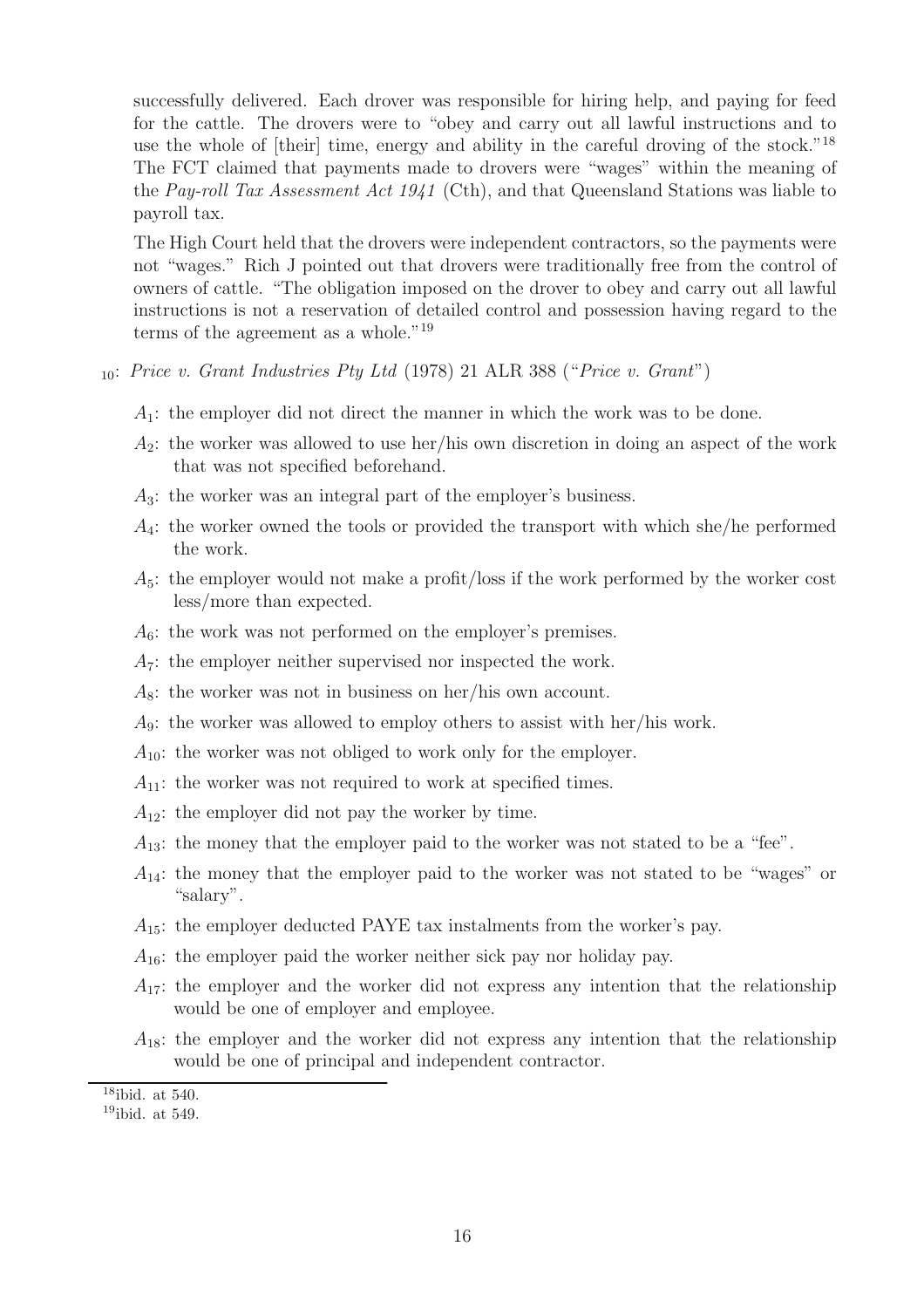In Price v. Grant Industries Pty Ltd,<sup>20</sup> a 1978 decision of three judges of the Federal Court of Australia, Grant Industries manufactured and sold wardrobes, which Price (and others) delivered and installed. Price and each of the other "contractors" (as Grant Industries called them) had to provide and maintain a suitable truck to deliver the wardrobes, and provide the tools required to install them. Price sought an order that a penalty be imposed on Grant Industries for breaching the Furnishing Trades (Consolidated) Award 1975 by not paying him the appropriate rate of wages, and not giving him annual leave. The award only applied to "employees" of specified employers.

The Federal Court examined the facts, and the provisions of the agreement, and held that Price was an independent contractor and, therefore, not subject to the award.

<sup>11</sup>: Australian Mutual Provident Society v. Chaplin (1978) 18 ALR 385 ("AMP v. Chaplin")

- $A_1$ : the employer did not direct the manner in which the work was to be done.
- $A_2$ : the worker was allowed to use her/his own discretion in doing an aspect of the work that was not specified beforehand.
- A3: the worker was an integral part of the employer's business.
- $A_4$ : the worker owned the tools or provided the transport with which she/he performed the work.
- $A_5$ : the employer would not make a profit/loss if the work performed by the worker cost less/more than expected.
- $A_6$ : the work was not performed on the employer's premises.
- A7: the employer neither supervised nor inspected the work.
- $A_8$ : the worker was in business on her/his own account.
- $A_9$ : the worker was allowed to employ others to assist with her/his work.
- $A_{10}$ : the worker was obliged to work only for the employer.
- $A_{11}$ : the worker was not required to work at specified times.
- $A_{12}$ : the employer did not pay the worker by time.
- $A_{13}$ : the money that the employer paid to the worker was not stated to be a "fee".
- $A_{14}$ : the money that the employer paid to the worker was not stated to be "wages" or "salary".
- $A_{15}$ : the employer did not deduct PAYE tax instalments from the worker's pay.
- $A_{16}$ : the employer paid the worker neither sick pay nor holiday pay.
- $A_{17}$ : the employer and the worker did not express any intention that the relationship would be one of employer and employee.
- $A_{18}$ : the employer and the worker expressed an intention that the relationship would be one of principal and independent contractor.

In Australian Mutual Provident Society v. Chaplin,<sup>21</sup> a 1978 decision of the Judicial Committee of the Privy Council, Chaplin was a representative of AMP. A clause of the agreement between them stated that the relationship was one of "principal and agent" and not

 $20(1978)$  21 ALR 388.

<sup>21</sup>(1978) 18 ALR 385.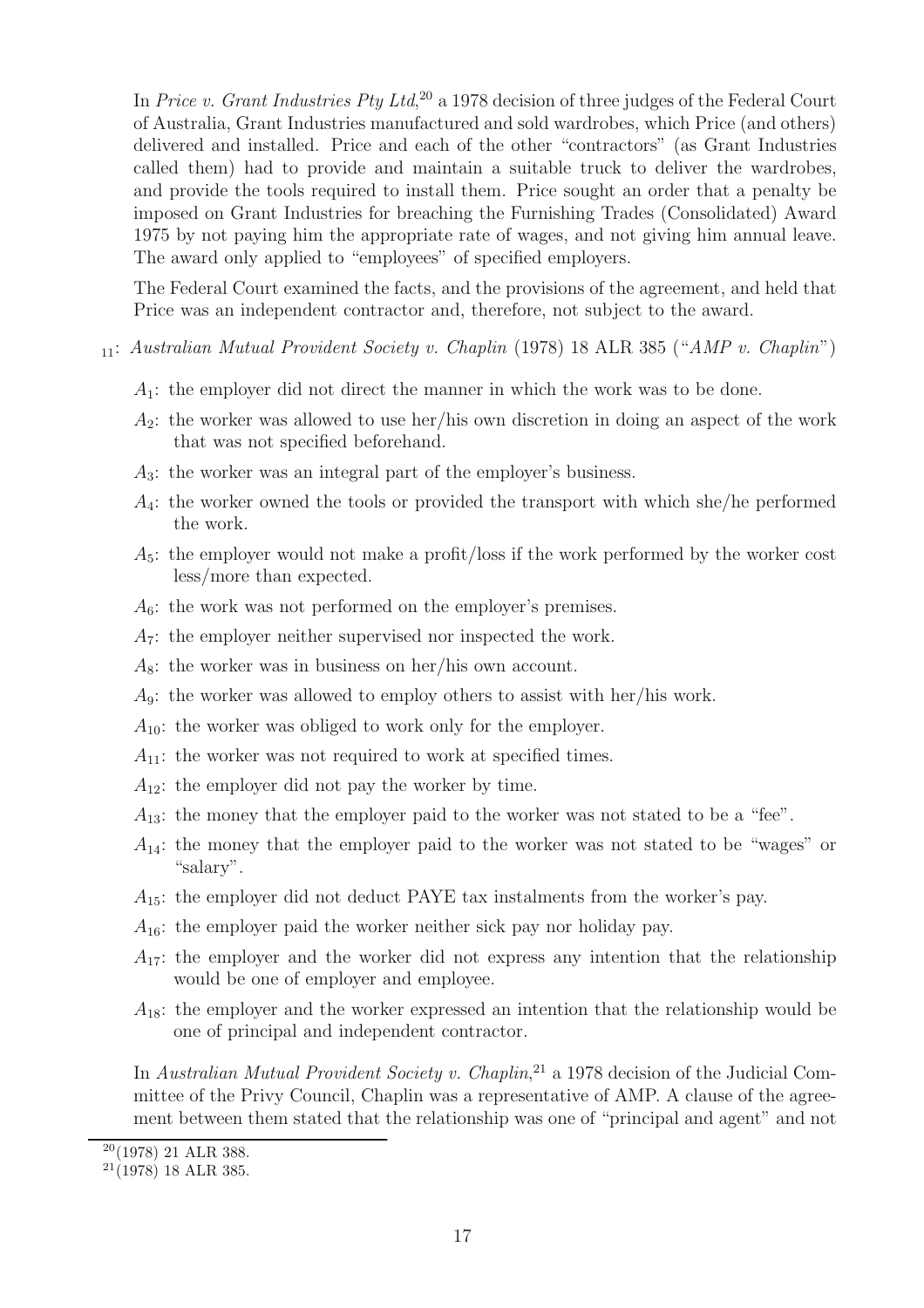one of "master and servant." Chaplin claimed that he was employed under a contract of service, and was therefore a "worker" under the Long Service Leave Act, 1967 (SA) and entitled to certain benefits.

The Privy Council found that there was no reason to think that the clause was not a genuine statement of the parties' intentions. Examining the agreement, their Lordships concluded that it provided for a contract of agency. The fact that Chaplin was given the power of unlimited delegation of the whole performance of his work was "almost conclusive against the contract being a contract of service."<sup>22</sup>

- $_{12}$ : Massey v. Crown Life Insurance Co. [1978] 1 WLR 676 ("Massey v. Crown Life")
	- $A_1$ : the employer directed the manner in which the work was to be done.
	- $A_2$ : the worker was allowed to use her/his own discretion in doing an aspect of the work that was not specified beforehand.
	- A3: the worker was an integral part of the employer's business.
	- $A_4$ : the worker neither owned the tools nor provided the transport with which she/he performed the work.
	- $A_5$ : the employer would make a profit/loss if the work performed by the worker cost less/more than expected.
	- $A_6$ : the work was performed on the employer's premises.
	- $A_7$ : the employer neither supervised nor inspected the work.
	- $A_8$ : the worker was in business on her/his own account.
	- $A_9$ : the worker was allowed to employ others to assist with her/his work.
	- $A_{10}$ : the worker was not obliged to work only for the employer.
	- $A_{11}$ : the worker was required to work at specified times.
	- $A_{12}$ : the employer paid the worker by time.
	- $A_{13}$ : the money that the employer paid to the worker was not stated to be a "fee".
	- $A_{14}$ : the money that the employer paid to the worker was not stated to be "wages" or "salary".
	- $A_{15}$ : the employer did not deduct PAYE tax instalments from the worker's pay.
	- $A_{16}$ : the employer paid the worker sick pay or holiday pay.
	- $A_{17}$ : the employer and the worker did not express any intention that the relationship would be one of employer and employee.
	- $A_{18}$ : the employer and the worker expressed an intention that the relationship would be one of principal and independent contractor.

In Massey v. Crown Life Insurance  $Co^{33}$  a 1977 decision of the English Court of Appeal, Massey was the manager of a branch of Crown Life. He had been an employee for two years, then he and Crown Life entered into a new agreement whereby Massey continued to perform the same duties as before, but was self-employed. This arrangement had tax advantages for Massey. After a further two years, Crown Life terminated the agreement

 $22$ ibid. at 391.

<sup>23</sup>[1978] 1 WLR 676.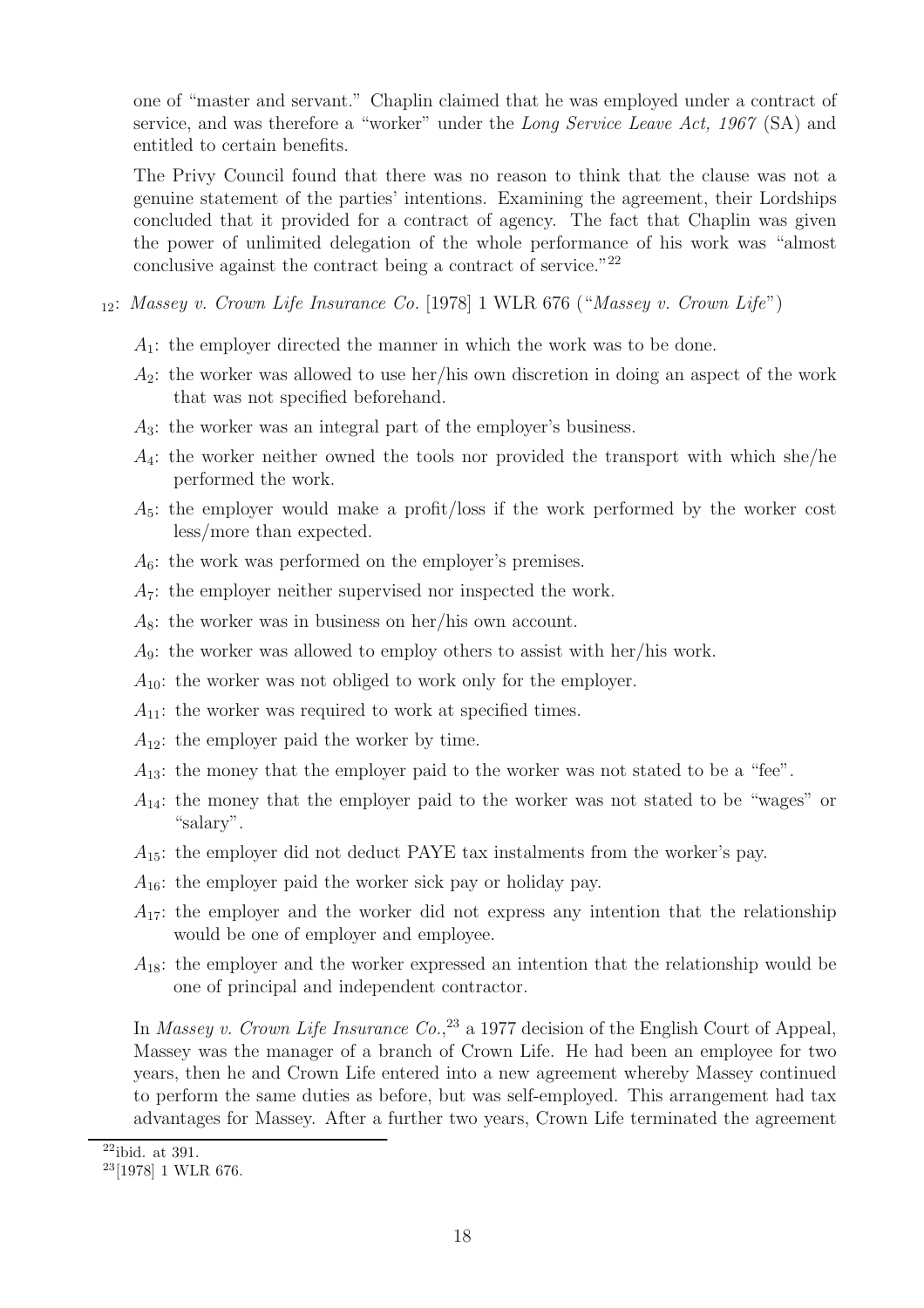and Massey sought compensation for unfair dismissal under the Trade Union and Labour Relations Act 1974 (UK). Compensation was only payable if Massey was employed under a contract of service.

Lord Denning MR stated that "if the true relationship of the parties is that of master and servant under a contract of service, the parties cannot alter the truth of that relationship by putting a different label upon it."<sup>24</sup> However, Lord Denning (and the rest of the Court of Appeal) held that the agreement was genuinely intended to establish Massey as being self-employed; he was an independent contractor.

- <sup>13</sup>: Stevenson Jordan and Harrison Ltd v. Macdonald and Evans (1) [1952] 1 TLR 101 ("Stevenson v. Macdonald (1)")
	- $A_1$ : the employer did not direct the manner in which the work was to be done.
	- $A_2$ : the worker was allowed to use her/his own discretion in doing an aspect of the work that was not specified beforehand.
	- $A_3$ : the worker was not an integral part of the employer's business, but was accessory to it.
	- $A_4$ : the worker neither owned the tools nor provided the transport with which she/he performed the work.
	- $A_5$ : the employer would make a profit/loss if the work performed by the worker cost less/more than expected.
	- $A_6$ : the work was not performed on the employer's premises.
	- $A_7$ : it is not known whether the employer supervised or inspected the work.
	- $A_8$ : the worker was not in business on her/his own account.
	- $A_9$ : the worker was not allowed to employ others to assist with her/his work.
	- $A_{10}$ : the worker was not obliged to work only for the employer.
	- $A_{11}$ : the worker was required to work at specified times.
	- $A_{12}$ : it is not known whether the employer paid the worker by time.
	- $A_{13}$ : it is not known whether the money that the employer paid to the worker was stated to be a "fee".
	- $A_{14}$ : it is not known whether the money that the employer paid to the worker was stated to be "wages" or "salary".
	- $A_{15}$ : it is not known whether the employer deducted PAYE tax instalments from the worker's pay.
	- $A_{16}$ : it is not known whether the employer paid the worker sick pay or holiday pay.
	- $A_{17}$ : the employer and the worker expressed an intention that the relationship would be one of employer and employee.
	- $A_{18}$ : the employer and the worker did not express any intention that the relationship would be one of principal and independent contractor.

 $24$ ibid. at 679.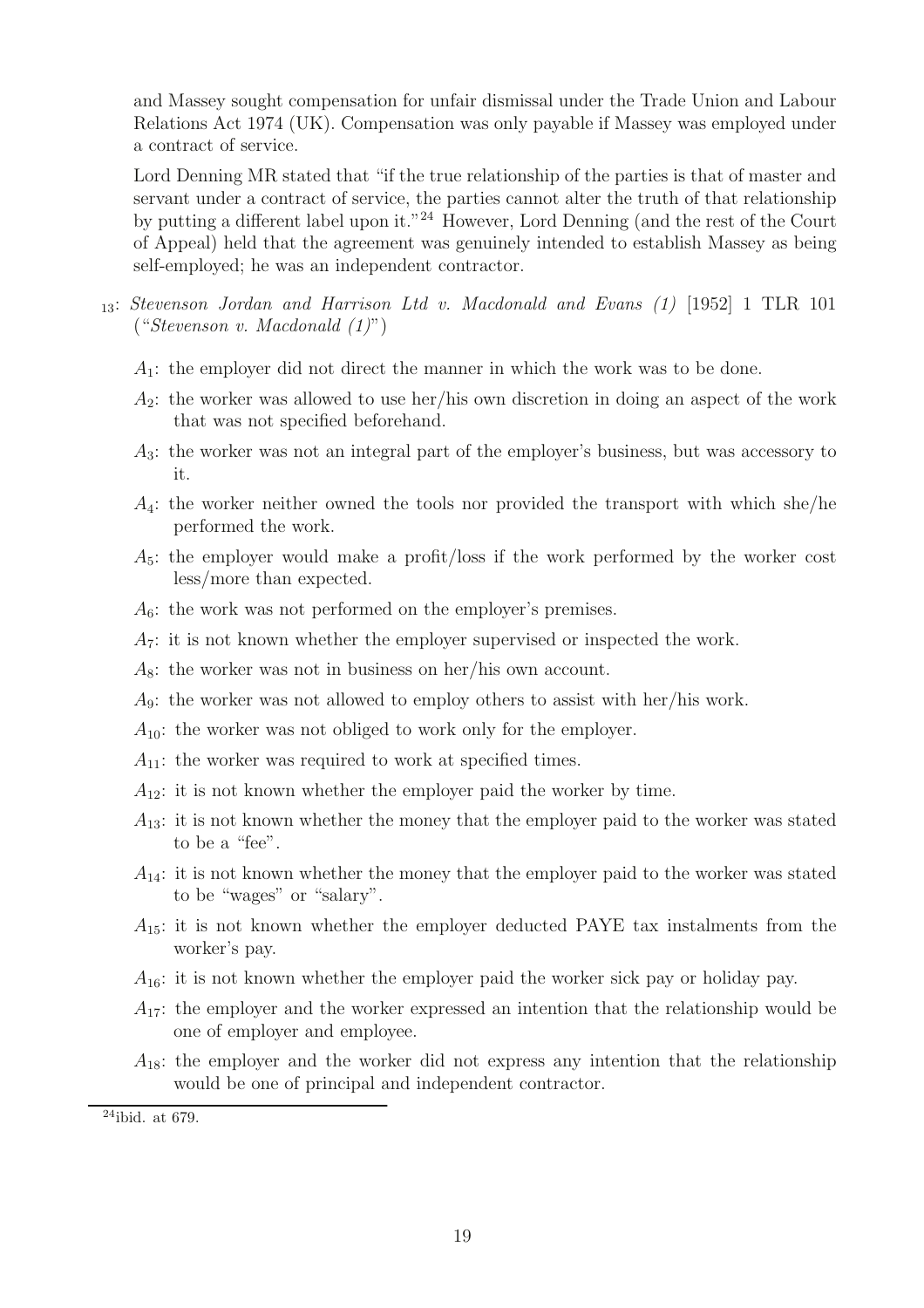In Stevenson Jordan and Harrison Ltd v. Macdonald and Evans  $(1)$ ,<sup>25</sup> a 1951 decision of the English Court of Appeal, Evans-Hemming was an accountant who had been employed (first as a servant, then as an executive officer) by Macdonald and Evans. Shortly after he left them, he wrote a textbook on business management and submitted the manuscript to Stevenson Jordan and Harrison (a firm of publishers). He died before the book was published. Macdonald and Evans claimed that the book was written while Evans-Hemming was their employee, and so they owned the copyright in the work under s.  $5(1)(b)$  of the Copyright Act 1911 (UK).

The book was divided into five sections. The first section consisted of the text of three public lectures that Evans-Hemming had given while employed by Macdonald and Evans. The Court of Appeal held that he had given these lectures as an independent contractor. As Denning LJ said, "under a contract of service, a man is employed as part of the business, and his work is done as an integral part of the business; whereas, under a contract for services, his work, although done for the business, is not integrated into it but is only accessory to it . . . The lectures were, in a sense, part of the services rendered by Mr Evans-Hemming for the benefit of the company. But they were in no sense part of his service. It follows that the copyright in the lectures was in Mr Evans-Hemming."<sup>26</sup>

- <sup>14</sup>: Ready Mixed Concrete (South East) Ltd v. Minister of Pensions and National Insurance [1968] 2 QB 497 ("Ready Mixed v. Minister")
	- $A_1$ : the employer did not direct the manner in which the work was to be done.
	- $A_2$ : the worker was allowed to use her/his own discretion in doing an aspect of the work that was not specified beforehand.
	- A3: the worker was an integral part of the employer's business.
	- $A_4$ : the worker owned the tools or provided the transport with which she/he performed the work.
	- $A_5$ : the employer would not make a profit/loss if the work performed by the worker cost less/more than expected.
	- $A_6$ : the work was not performed on the employer's premises.
	- $A_7$ : the employer neither supervised nor inspected the work.
	- $A_8$ : the worker was not in business on her/his own account.
	- $A_9$ : the worker was allowed to employ others to assist with her/his work.
	- $A_{10}$ : the worker was obliged to work only for the employer.
	- $A_{11}$ : the worker was not required to work at specified times.
	- $A_{12}$ : the employer did not pay the worker by time.
	- $A_{13}$ : the money that the employer paid to the worker was not stated to be a "fee".
	- $A_{14}$ : the money that the employer paid to the worker was not stated to be "wages" or "salary".
	- $A_{15}$ : the employer did not deduct PAYE tax instalments from the worker's pay.

 $A_{16}$ : the employer paid the worker neither sick pay nor holiday pay.

 $\overline{^{25}}$ [1952] 1 TLR 101.

<sup>26</sup>ibid. at 111.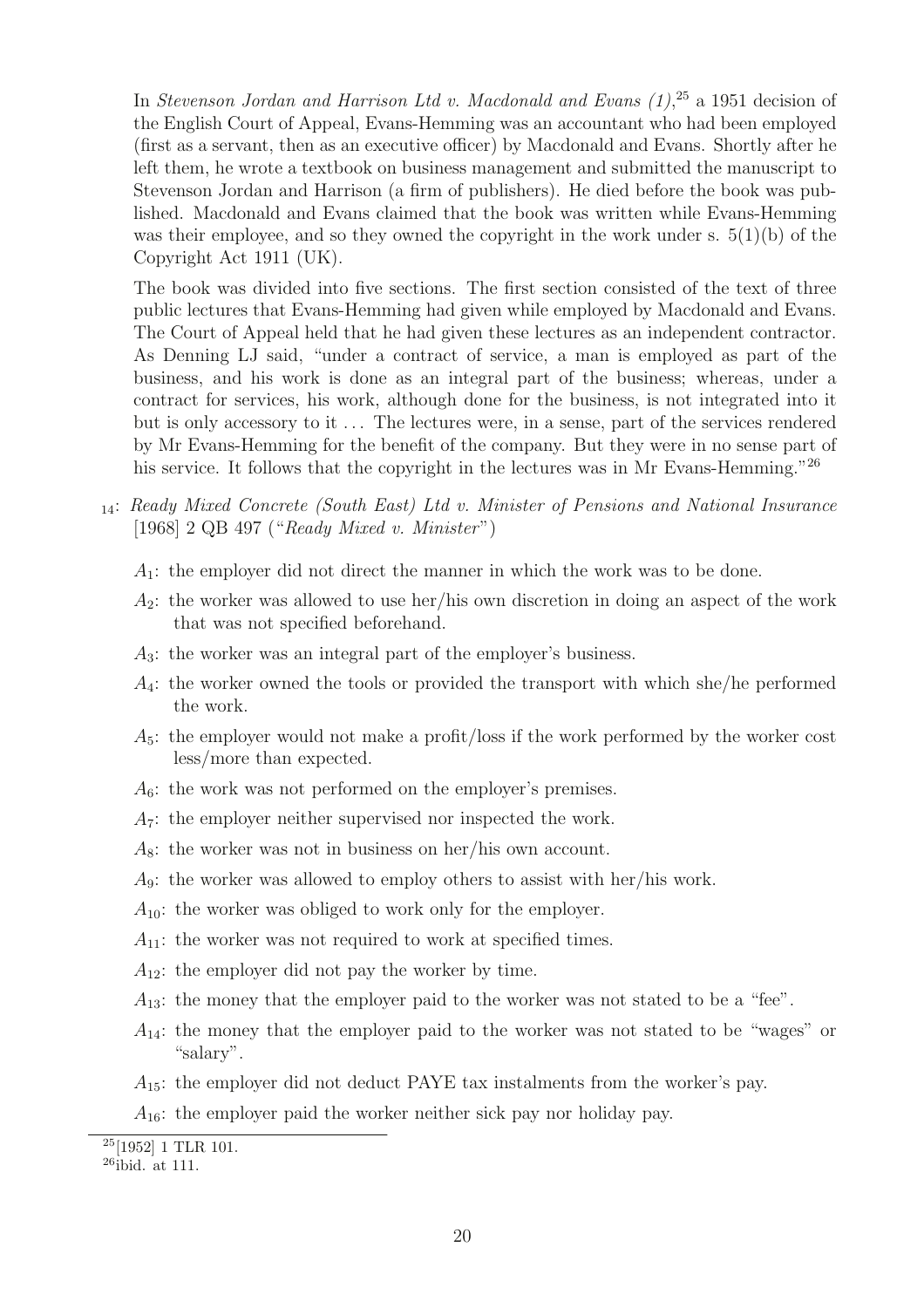- $A_{17}$ : the employer and the worker did not express any intention that the relationship would be one of employer and employee.
- $A_{18}$ : the employer and the worker expressed an intention that the relationship would be one of principal and independent contractor.

In Ready Mixed Concrete (South East) Ltd v. Minister of Pensions and National Insurance,<sup>27</sup> a 1967 decision of the Queen's Bench Division of the English High Court, Latimer worked for Ready Mixed as an "owner-driver." He was paid at mileage rates, and was obliged to buy the truck through a financial organization associated with Ready Mixed. The truck was painted in the company's colours, and he had to wear a Ready Mixed uniform. Latimer was obliged to meet the costs of maintenance, repair and insurance of the truck (and the attached mixing unit, which belonged to Ready Mixed). The Minister determined that Latimer was employed under a contract of service, and was therefore an "employed person" under s. 1(2) of the National Insurance Act 1965 (UK), making Ready Mixed liable to make weekly contributions.

MacKenna J examined the contract and held that the rights it conferred, and the duties it imposed, between Latimer and Ready Mixed were not such as to make it a contract of service.

Contractor (the ideal case in which the worker is an independent contractor):

- $A_1$ : the employer did not direct the manner in which the work was to be done.
- $A_2$ : the worker was allowed to use her/his own discretion in doing an aspect of the work that was not specified beforehand.
- $A_3$ : the worker was not an integral part of the employer's business, but was accessory to it.
- $A_4$ : the worker owned the tools or provided the transport with which she/he performed the work.
- $A_5$ : the employer would not make a profit/loss if the work performed by the worker cost less/more than expected.
- $A_6$ : it is not known whether the work was performed on the employer's premises.
- $A_7$ : the employer neither supervised nor inspected the work.
- $A_8$ : the worker was in business on her/his own account.
- $A_9$ : the worker was allowed to employ others to assist with her/his work.
- $A_{10}$ : the worker was not obliged to work only for the employer.
- $A_{11}$ : the worker was not required to work at specified times.
- $A_{12}$ : the employer did not pay the worker by time.
- $A_{13}$ : the money that the employer paid to the worker was stated to be a "fee".
- $A_{14}$ : the money that the employer paid to the worker was not stated to be "wages" or "salary".
- $A_{15}$ : the employer did not deduct PAYE tax instalments from the worker's pay.
- $A_{16}$ : the employer paid the worker neither sick pay nor holiday pay.

<sup>27</sup>[1968] 2 QB 497.